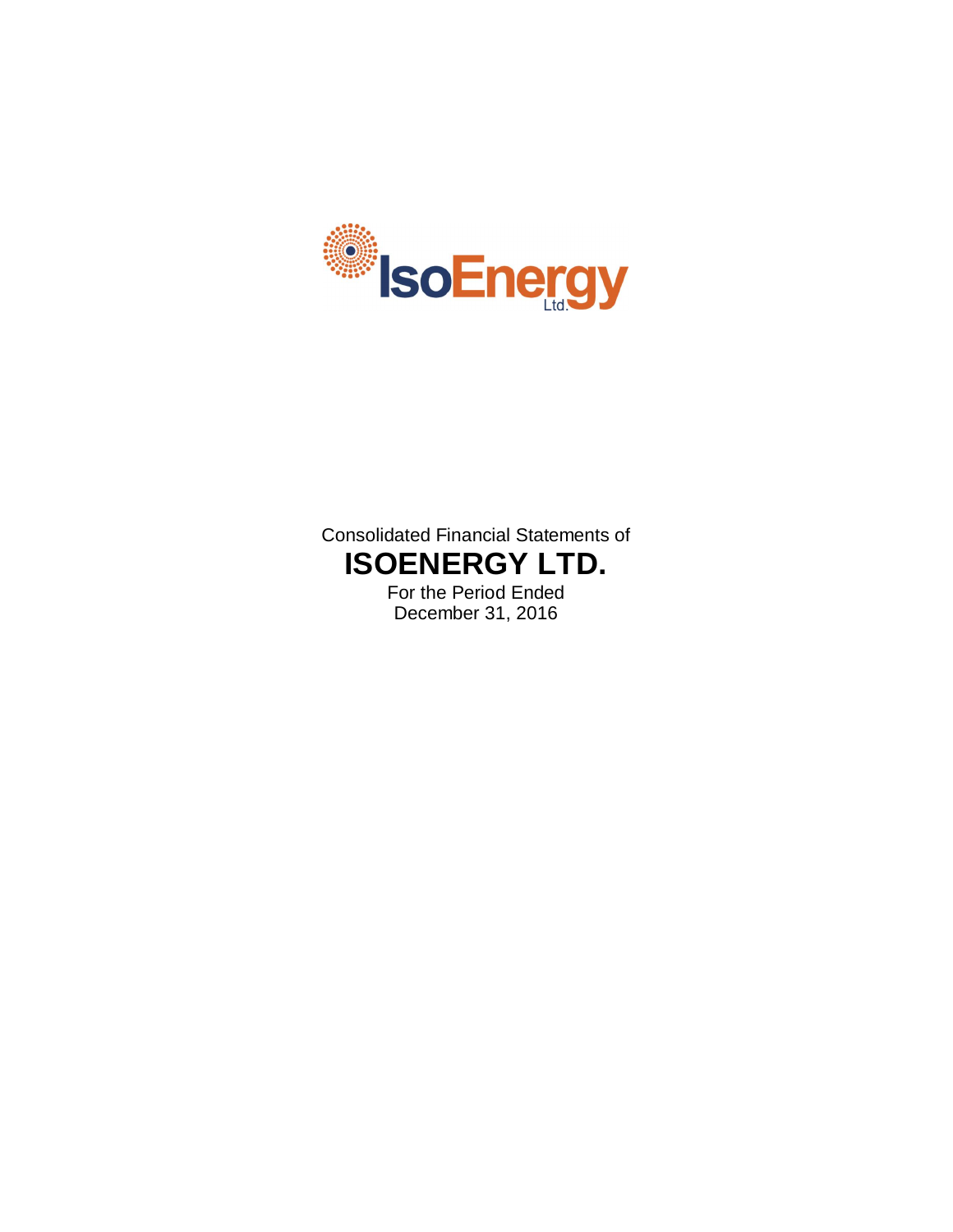# **Independent auditors' report**

To the Shareholders of **IsoEnergy Ltd.**

We have audited the accompanying financial statements of **IsoEnergy Ltd.**, which comprise the consolidated statement of financial position as at December 31, 2016, and the consolidated statements of loss and comprehensive loss, changes in equity and cash flows for the period then ended, and a summary of significant accounting policies and other explanatory information.

#### **Management's responsibility for the financial statements**

Management is responsible for the preparation and fair presentation of these consolidated financial statements in accordance with International Financial Reporting Standards, and for such internal control as management determines is necessary to enable the preparation of consolidated financial statements that are free from material misstatement, whether due to fraud or error.

#### **Auditors' responsibility**

Our responsibility is to express an opinion on these consolidated financial statements based on our audit. We conducted our audit in accordance with Canadian generally accepted auditing standards. Those standards require that we comply with ethical requirements and plan and perform the audit to obtain reasonable assurance about whether the consolidated financial statements are free from material misstatement.

An audit involves performing procedures to obtain audit evidence about the amounts and disclosures in the consolidated financial statements. The procedures selected depend on the auditors' judgment, including the assessment of the risks of material misstatement of the consolidated financial statements, whether due to fraud or error. In making those risk assessments, the auditors consider internal control relevant to the entity's preparation and fair presentation of the consolidated financial statements in order to design audit procedures that are appropriate in the circumstances, but not for the purpose of expressing an opinion on the effectiveness of the entity's internal control. An audit also includes evaluating the appropriateness of accounting policies used and the reasonableness of accounting estimates made by management, as well as evaluating the overall presentation of the consolidated financial statements.

We believe that the audit evidence we have obtained is sufficient and appropriate to provide a basis for our audit opinion.

#### **Opinion**

In our opinion, the consolidated financial statements present fairly, in all material respects, the financial position of **IsoEnergy Ltd.** as at December 31, 2016, and its financial performance and its cash flows for the period then ended in accordance with International Financial Reporting Standards.

Vancouver, Canada March 7, 2017

Ernst + Young LLP

Chartered Professional Accountants

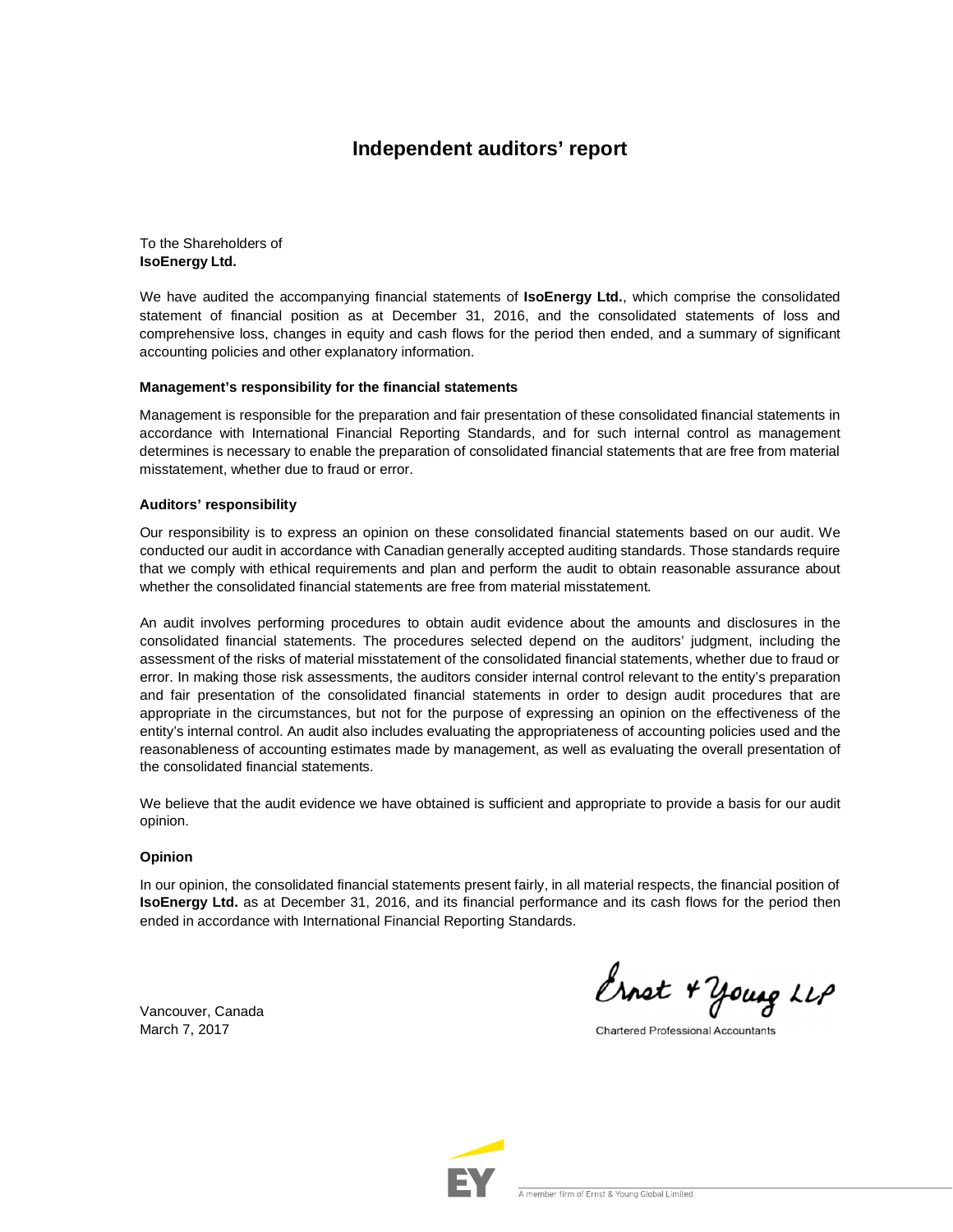(Expressed in Canadian Dollars) (Audited)

As at

|                                                     | <b>Note</b>      | December 31, 2016 |
|-----------------------------------------------------|------------------|-------------------|
| <b>ASSETS</b>                                       |                  |                   |
| <b>Current</b>                                      |                  |                   |
| Cash                                                |                  | 6,491,460<br>\$   |
| Accounts receivable                                 |                  | 159,440           |
| Prepaid expenses                                    |                  | 54,700            |
|                                                     |                  | 6,705,600         |
| <b>Non-Current</b><br>Deposit                       | 8(b)             | 5,452             |
| Equipment                                           | 6                | 88,754            |
| Exploration and evaluation assets                   | 7                | 32,991,814        |
| <b>TOTAL ASSETS</b>                                 |                  | \$<br>39,791,620  |
| <b>LIABILITIES</b>                                  |                  |                   |
| <b>Current</b>                                      |                  |                   |
| Accounts payable and accrued liabilities            |                  | \$<br>289,097     |
| Flow-through share premium liability                | 8(a)             | 179,212           |
|                                                     |                  | 468,309           |
| <b>Non-Current</b><br>Deferred income tax liability | 15               | 136,588           |
| <b>TOTAL LIABILITIES</b>                            |                  | \$<br>604,897     |
| <b>EQUITY</b>                                       |                  |                   |
| Share capital                                       | $\boldsymbol{9}$ | 40,645,694        |
| Share option reserve                                | 9                | 1,086,333         |
| Deficit                                             |                  | (2, 545, 304)     |
| <b>TOTAL EQUITY</b>                                 |                  | 39,186,723        |
| <b>TOTAL LIABILITIES AND EQUITY</b>                 |                  | \$ 39,791,620     |

**Nature of operations (Note 2) Commitments (Note 8) Subsequent events (Note 16)**

The accompanying notes are an integral part of the consolidated financial statements These consolidated financial statements were authorized for issue by the Board of Directors on March 7, 2017

**Craig Parry, CEO, Director Trevor Thiele, Director** 

**"Craig Parry" "Trevor Thiele"**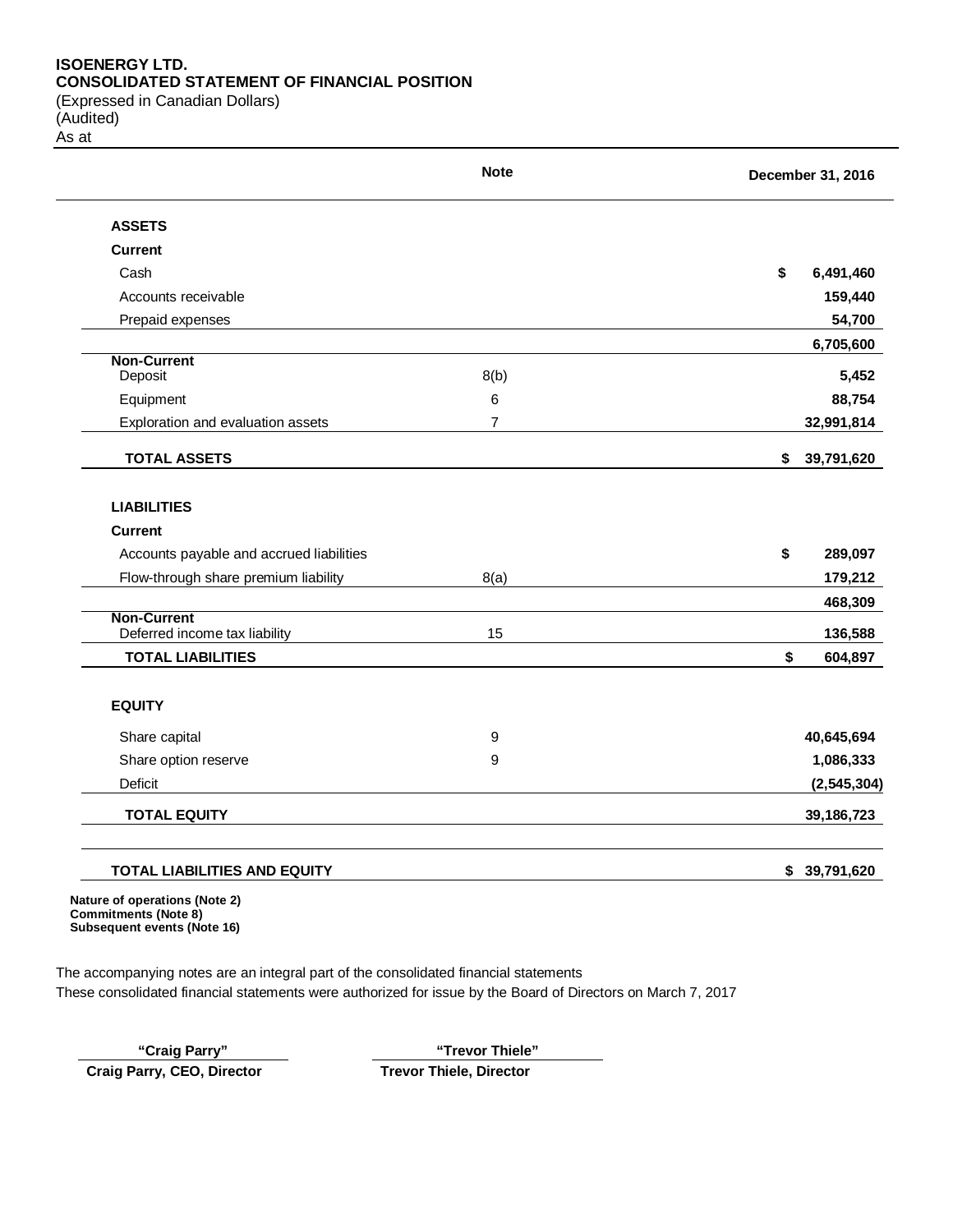# **ISOENERGY LTD. CONSOLIDATED STATEMENT OF LOSS AND COMPREHENSIVE LOSS**

(Expressed in Canadian Dollars)

(Audited)

|                                                                             | <b>Note</b> | For the period from<br>February 2 to<br>December 31, 2016 |  |  |
|-----------------------------------------------------------------------------|-------------|-----------------------------------------------------------|--|--|
| Share-based compensation                                                    | 9           | \$<br>829,913                                             |  |  |
| Administrative salaries, contract and director fees                         | 10(a)       | 457,806                                                   |  |  |
| Investor relations                                                          |             | 171,412                                                   |  |  |
| Office and administrative                                                   |             | 80,527                                                    |  |  |
| Employee relocation expense                                                 | 10(a)       | 72,998                                                    |  |  |
| Professional fees                                                           |             | 124,617                                                   |  |  |
| Travel                                                                      |             | 64,710                                                    |  |  |
| Public company costs                                                        |             | 80,596                                                    |  |  |
| <b>Exploration costs</b>                                                    |             | 21,870                                                    |  |  |
| Airesurf acquisition and listing costs                                      | 5           | 565,079                                                   |  |  |
| Release of flow-through share premium liability                             | 8(a)        | (214, 252)                                                |  |  |
| Loss from operations                                                        |             | (2, 255, 276)                                             |  |  |
|                                                                             |             |                                                           |  |  |
| Deferred income tax expense                                                 | 15          | (290, 028)                                                |  |  |
| Loss and comprehensive loss for the period                                  |             | (2, 545, 304)<br>S.                                       |  |  |
| Loss per common share – basic and diluted                                   |             | \$<br>(0.12)                                              |  |  |
| Weighted average number of common shares<br>outstanding - basic and diluted |             | 21,814,512                                                |  |  |

The accompanying notes are an integral part of the consolidated financial statements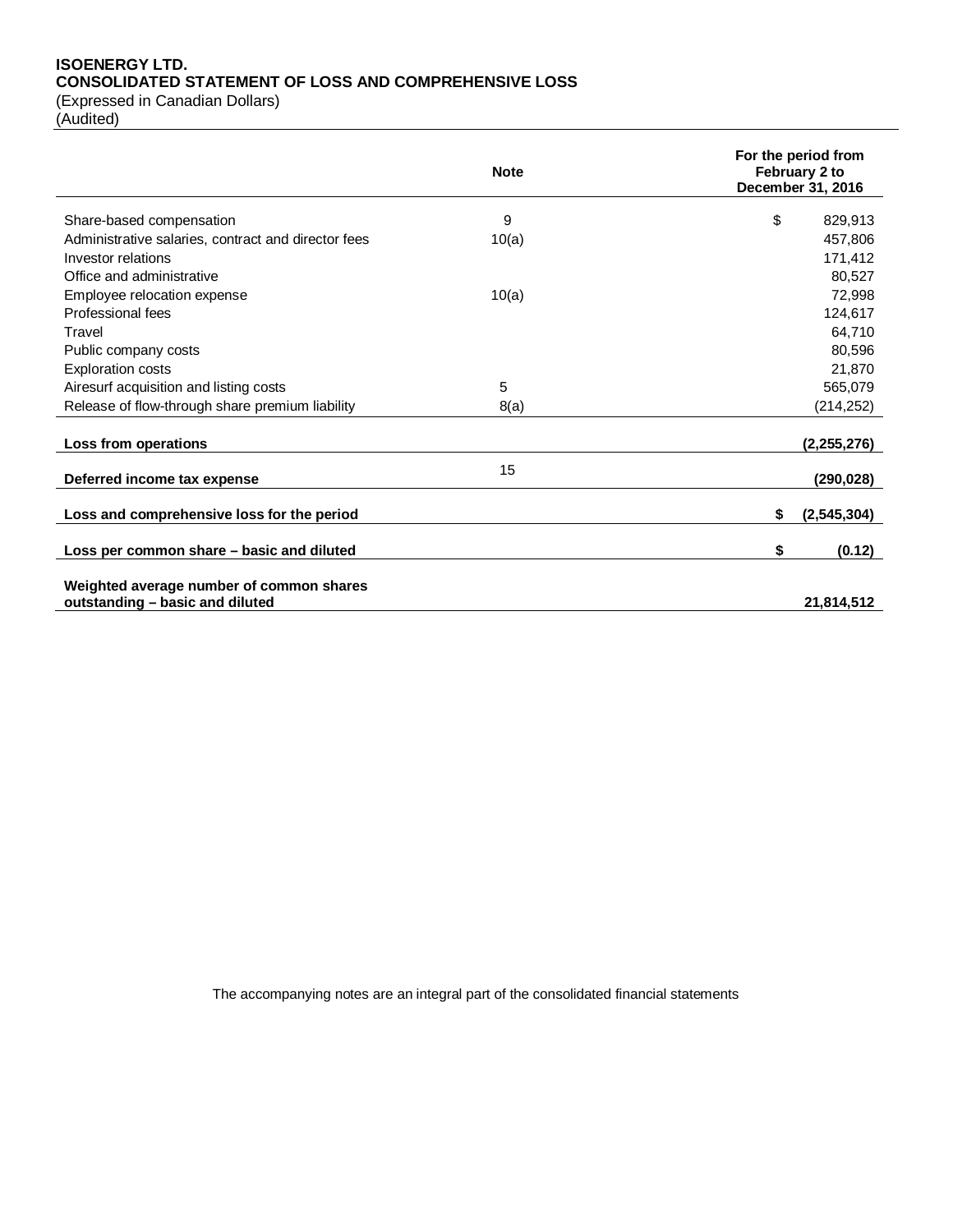## **ISOENERGY LTD. CONSOLIDATED STATEMENT OF CHANGES IN EQUITY (Expressed in Canadian Dollars) (Audited)**

|                                           | <b>Note</b> | Number of<br>Common<br><b>Shares</b> | <b>Share Capital</b> | <b>Share option</b><br>reserve | <b>Deficit</b>       | Total       |
|-------------------------------------------|-------------|--------------------------------------|----------------------|--------------------------------|----------------------|-------------|
| Balance as at February 2, 2016            | 9(a)        | 1.                                   | \$                   | \$<br>۰.                       | \$                   |             |
| Shares issued for exploration and         | 9(b)(c)     |                                      |                      |                                |                      |             |
| evaluation assets                         |             | 30,000,000                           | 30,000,000           | $\blacksquare$                 |                      | 30,000,000  |
| Shares issued for cash                    | 9(g)        | 10,299,086                           | 10,692,550           |                                |                      | 10,692,550  |
| Premium on flow-through shares            | 8(a)        |                                      | (393,464)            |                                |                      | (393, 464)  |
| Shares issued for finder's fee            | 9(g)        | 8,580                                | 8,580                | $\overline{\phantom{0}}$       |                      | 8,580       |
| Shares issued to settle amounts           |             |                                      |                      |                                |                      |             |
| due to NexGen                             | 9(d)        | 450,000                              | 450,000              |                                |                      | 450,000     |
| Shares issued to Airesurf<br>shareholders | 9(f)        | 302,881                              | 302,881              |                                |                      | 302,881     |
| Share issued to NexGen                    | 9(e)        |                                      |                      |                                |                      |             |
| Share issuance costs                      | 9(g)        |                                      | (414, 855)           |                                |                      | (414, 855)  |
| Share-based payments                      |             |                                      |                      | 1,086,333                      |                      | 1,086,333   |
| Loss for the period                       |             |                                      |                      |                                | (2,545,304)          | (2,545,304) |
| Balance as at December 31, 2016           |             | 41,060,549                           | 40,645,694<br>S      | 1,086,333<br>S                 | (2, 545, 304)<br>SS. | 39,186,723  |

The accompanying notes are an integral part of the consolidated financial statement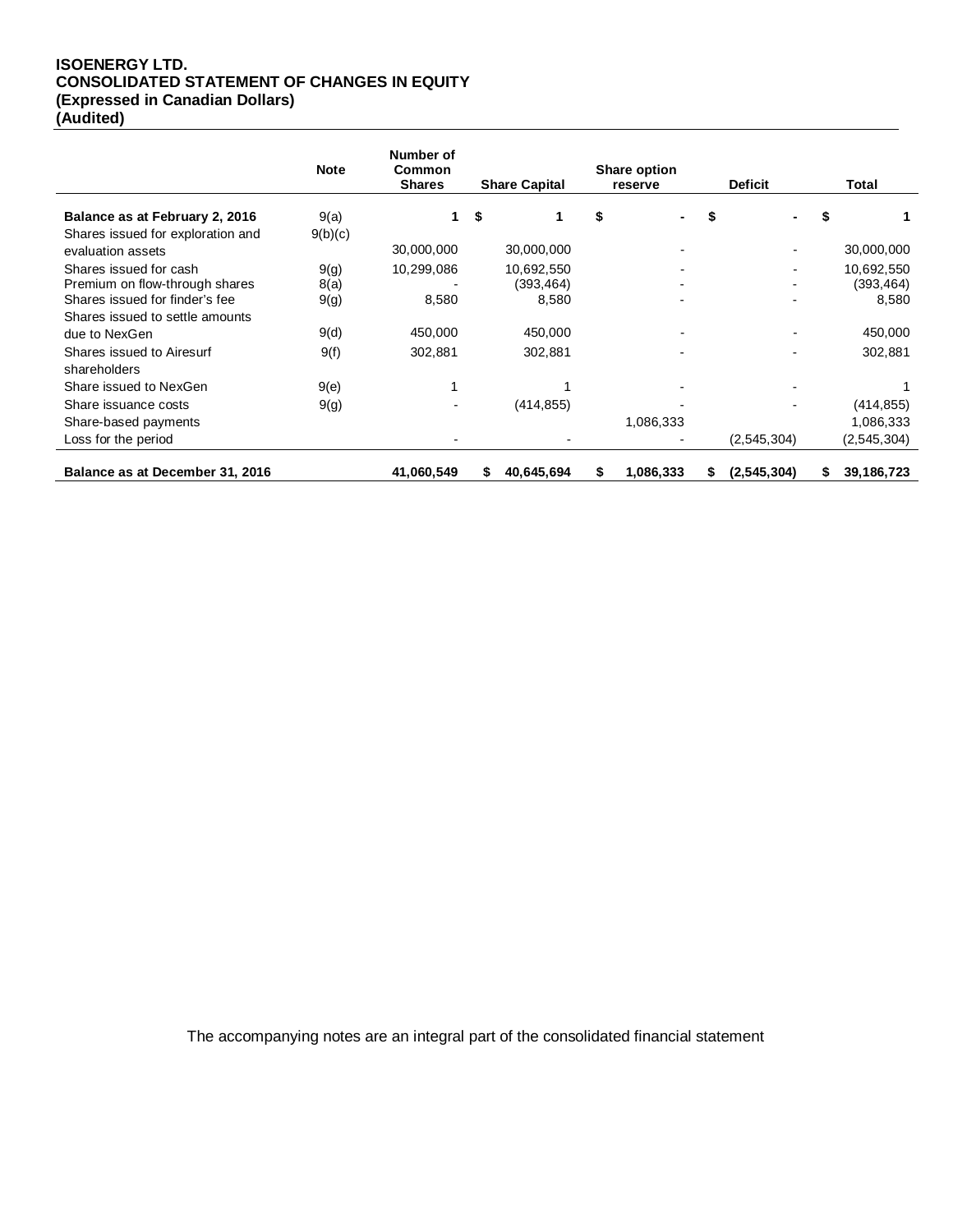# **ISOENERGY LTD. CONSOLIDATED STATEMENT OF CASH FLOWS**

(Expressed in Canadian Dollars)

(Audited)

|                                                                 | For the period from<br>February 2 to<br>December 31, 2016 |
|-----------------------------------------------------------------|-----------------------------------------------------------|
| Cash flows from (used in) operating activities                  |                                                           |
| Loss for the period                                             | \$<br>(2, 545, 304)                                       |
| Items not involving cash:                                       |                                                           |
| Share-based payments<br>Release of flow-through share liability | 829,913                                                   |
| Deferred income tax expense                                     | (214, 252)<br>290,028                                     |
| Depreciation expense                                            | 1,254                                                     |
| Airesurf acquisition and listing costs                          | 302,881                                                   |
| Changes in non-cash working capital                             |                                                           |
| Account receivable                                              | (159, 440)                                                |
| Prepaid expenses                                                | (54,700)                                                  |
| Deposit<br>Accounts payable and accrued liabilities             | (5, 452)<br>289,097                                       |
|                                                                 |                                                           |
|                                                                 | (1, 265, 975)                                             |
| Cash flows used in investing activities                         |                                                           |
| Acquisition of exploration and evaluation assets                | (100,000)                                                 |
| Additions to exploration and evaluation assets                  | (2,613,148)                                               |
| Additions to equipment                                          | (112, 254)                                                |
|                                                                 | \$<br>(2,825,402)                                         |
| Cash flows from (used in) financing activities                  |                                                           |
| Shares issued                                                   | 11,142,552                                                |
| Share issuance costs                                            | (559, 715)                                                |
|                                                                 | \$<br>10,582,837                                          |
| Change in cash                                                  | \$<br>6,491,460                                           |
| Cash, beginning of period                                       |                                                           |
| Cash, end of period                                             | \$<br>6,491,460                                           |
|                                                                 |                                                           |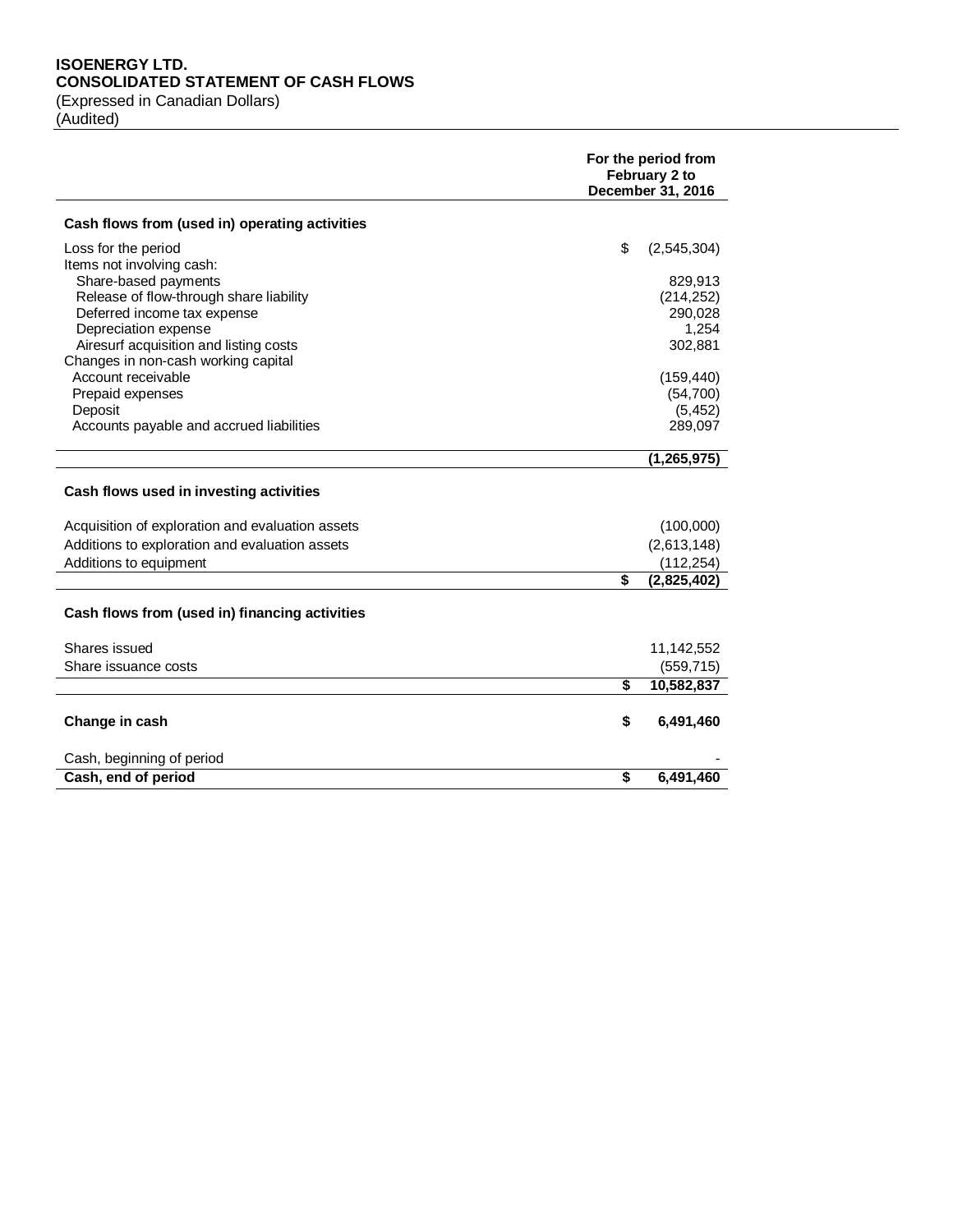## **1. REPORTING ENTITY**

IsoEnergy Ltd. including its subsidiaries and predecessor companies as described below, ("Iso", or the "Company") is an exploration stage entity engaged in the acquisition, exploration and evaluation of uranium properties in Canada. The Company's registered and records office is located on the 25<sup>th</sup> Floor, 700 West Georgia Street, Vancouver, BC, V7Y 1B3.

Iso is the product of an amalgamation completed on October 12, 2016 between a company also called "IsoEnergy Ltd." ("Old Iso") and 1089338 B.C. Ltd. (a wholly owned subsidiary of NexGen Energy Ltd.), pursuant to section 269 of the British Columbia *Business Corporations Act* (the "Old Iso Merger"). Old Iso was incorporated on February 2, 2016 as a wholly owned subsidiary of NexGen Energy Ltd., ("NexGen") to hold certain exploration assets of NexGen. On June 17, 2016, certain exploration and evaluation assets were transferred from NexGen to Old Iso in consideration for 29 million common shares of Old Iso.

Pursuant to the Old Iso Merger, each outstanding common share of Old Iso was exchanged for one common share of Iso, which has the same business and capital structure as Old Iso. Pursuant to the Old Iso Merger, NexGen was issued one common share of the amalgamated entity in exchange for its one common share of 1089338 B.C. Ltd.

On October 13, 2016, Airesurf Network Holdings Inc. ("Airesurf") and 2532314 Ontario Ltd., a wholly owned subsidiary of Iso created for this purpose, amalgamated under the Ontario *Business Corporations Act* to form IsoOre Ltd., a wholly owned subsidiary of Iso (the "Airesurf Transaction"). See Note 5.

Both the Airesurf Transaction and the Old Iso Merger were part of a series of transactions completed in connection with the Company's application to list its common shares on the TSX-Venture Exchange (the "**TSXV**").

On October 19, 2016, Iso was listed on the TSXV as a Tier 2 Mining Issuer.

As of December 31, 2016 and after giving effect to a series of financings completed by way of private placement, NexGen holds 71.72% of Iso's outstanding common shares.

## **2. NATURE OF OPERATIONS**

As an exploration stage company, the Company does not have revenues and historically has recurring operating losses. As at December 31, 2016, the Company had accumulated losses of \$2,545,304 and working capital of \$6,416,503. The Company depends on external financing for its operational expenses. Under the Radio Option Agreement (refer to Note 7), the Company is required to spend \$10 million prior to May 31, 2017 in order to earn a 70% interest in the Radio property. Therefore, in order to meet this requirement, the Company will need to raise additional funds or seek an amendment to the agreement. There is no guarantee the Company will be successful in doing so.

The business of exploring for and mining of minerals involves a high degree of risk. As an exploration company, Iso is subject to risks and challenges similar to companies at a comparable stage. These risks include, but are not limited to, negative operating cash flow and dependence on third party financing; the uncertainty of additional financing; potential forfeiture of the Radio Option Agreement; the limited operating history of Iso; the lack of known mineral resources or reserves; the influence of a large shareholder; alternate sources of energy and uranium prices; aboriginal title and consultation issues; risks related to exploration activities generally; reliance upon key management and other personnel; title to properties; uninsurable risks; conflicts of interest; permits and licenses; environmental and other regulatory requirements; political regulatory risks; competition; and the volatility of share prices.

The underlying value of Iso's exploration and evaluation assets is dependent upon the existence and economic recovery of mineral reserves and is subject to, but not limited to, the risks and challenges identified above. Changes in future business conditions or the failure to raise additional funds could require material writedowns of the carrying value of Iso's exploration and evaluation assets.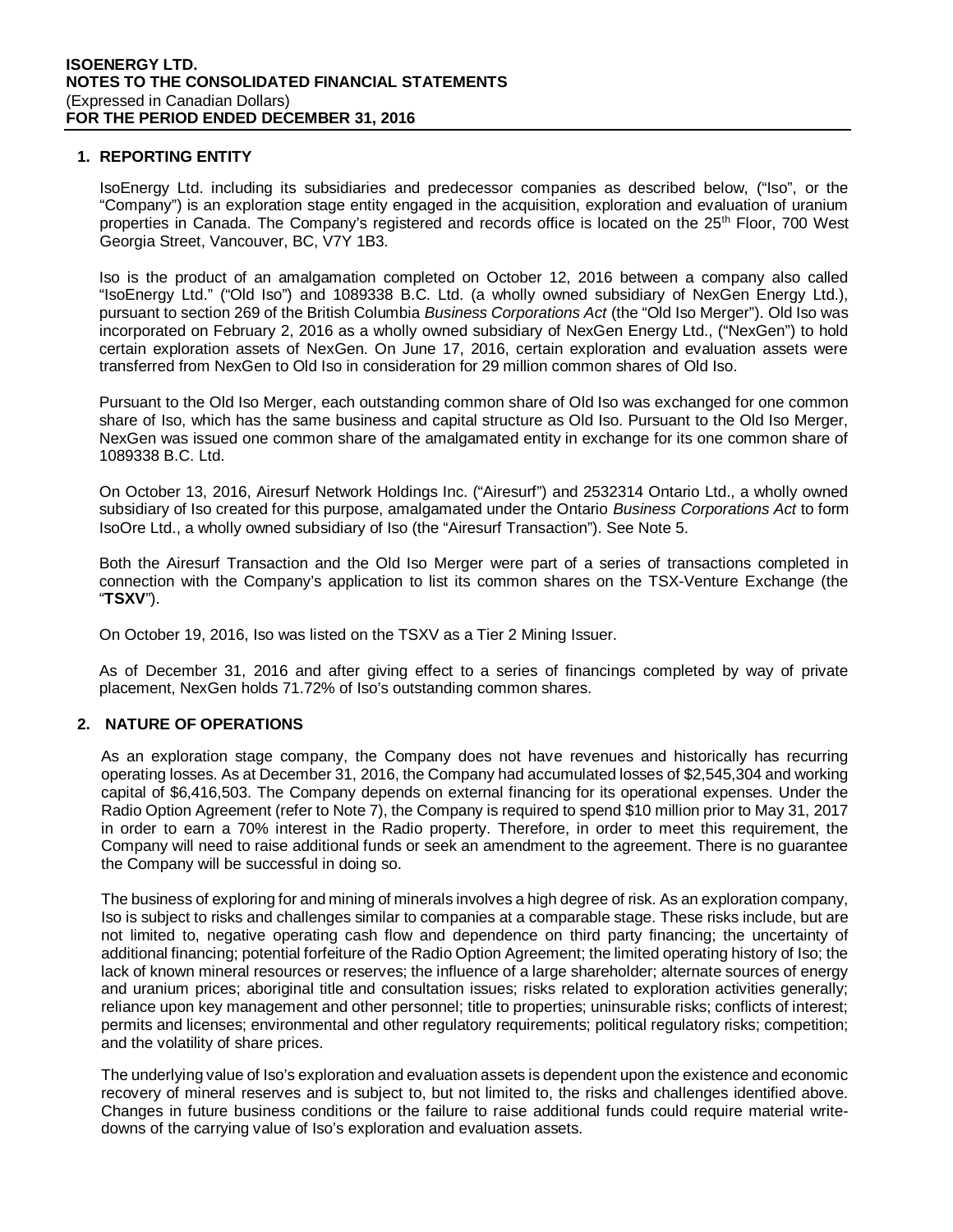#### **3. BASIS OF PRESENTATION**

## **Statement of Compliance**

These financial statements for the period ended December 31, 2016 including comparatives, are prepared in accordance with International Financial Reporting Standards ("IFRS") as issued by the International Accounting Standards Board ("IASB") and interpretations of the International Financial Reporting Interpretations Committee.

#### **Basis of Presentation**

These financial statements have been prepared on a historical cost basis, except for certain financial instruments which have been measured at fair value. All monetary references expressed in these notes are references to Canadian dollar amounts ("\$").

#### **Critical accounting judgments, estimates and assumptions**

The preparation of the financial statements requires management to make judgments, estimates and assumptions that affect the reported amounts of assets, liabilities and contingent liabilities at the date of the financial statements and the reported amounts of revenues and expenses during the reporting period. Estimates and assumptions are continuously evaluated and are based on management's experience and other factors, including expectations of future events that are believed to be reasonable under the circumstances. Uncertainty about these judgments, estimates and assumptions could result in outcomes that could require a material adjustment to the carrying amount of the asset or liability affected in future periods.

Information about significant areas of estimation uncertainty considered by management in preparing the financial statements is as follows:

i. Impairment

 At the end of each financial reporting period the carrying amounts of the Company's non-financial assets are reviewed to determine whether there is any indication that those assets have suffered an impairment loss or reversal of previous impairment. Where such an indication exists, the recoverable amount of the asset is estimated in order to determine the extent of the impairment, if any. With respect to exploration and evaluation assets, the Company is required to make estimates and judgments about future events and circumstances and whether the carrying amount of intangible exploration assets exceeds its recoverable amount. Recoverability depends on various factors, including the discovery of economically recoverable reserves, the ability of the Company to obtain the necessary financing to complete the development and upon future profitable production or proceeds from the disposition of the exploration and evaluation assets themselves. Additionally, there are numerous geological, economic, environmental and regulatory factors and uncertainties that could impact management's assessment as to the overall viability of its properties or its ability to generate future cash flows necessary to cover or exceed the carrying value of the Company's exploration and evaluation assets.

ii. Share-based payments

 The Company uses the Black-Scholes option pricing model to determine the fair value of options in order to calculate share-based payment expenses. The Black-Scholes model involves six key inputs to determine fair value of an option: risk-free interest rate, exercise price, market price at date of issue, expected dividend yield, expected life, and expected volatility. Certain of the inputs are estimates that involve considerable judgment and are, or could be, affected by significant factors that are out of the Company's control. The Company is also required to estimate the future forfeiture rate of options based on historical information in its calculation of share-based payment expenses. Refer to Note 9 for further details.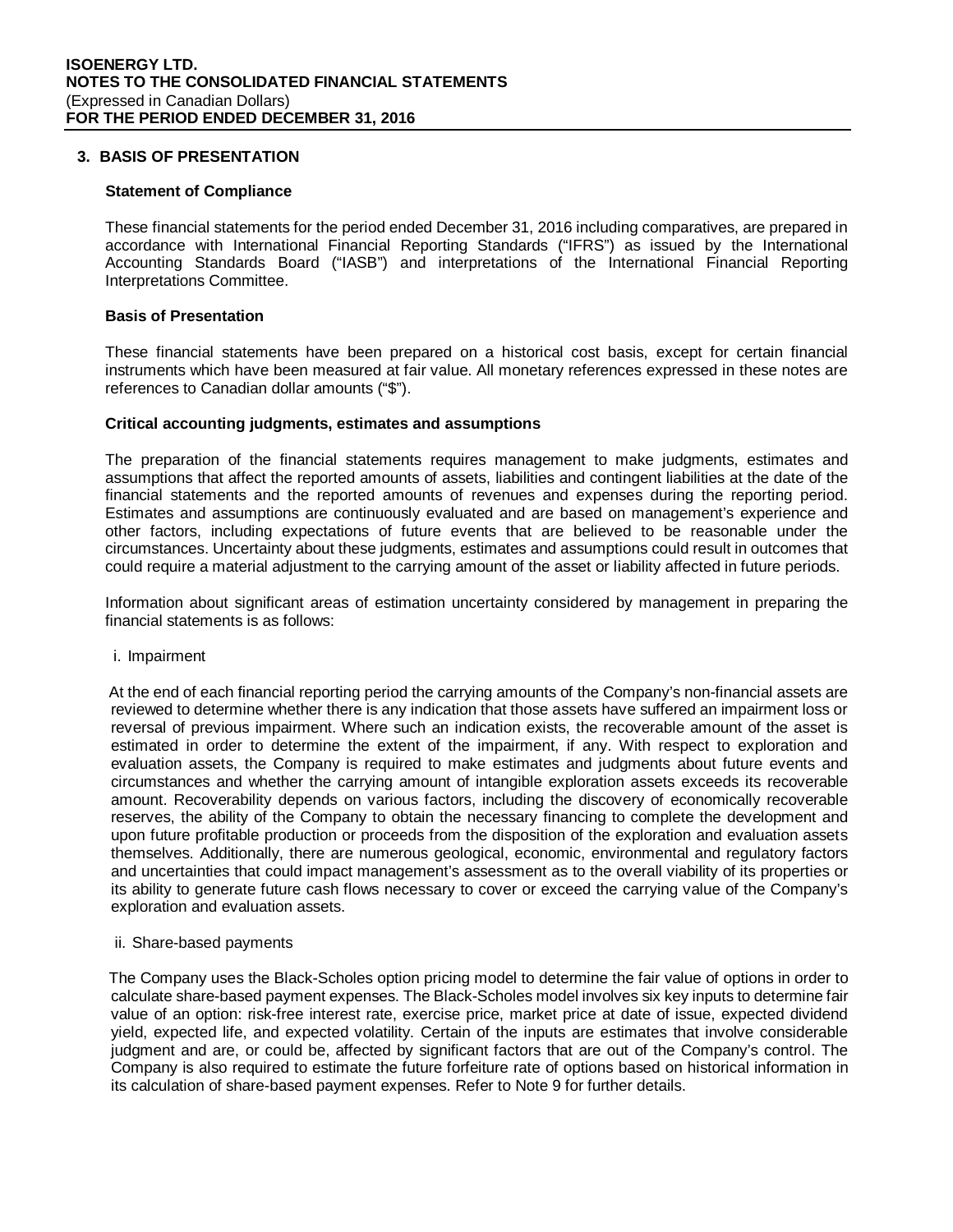## **3. BASIS OF PRESENTATION (continued)**

In situations where equity instruments are issued to settle amounts due or for goods or services received by the entity as consideration which cannot be specifically identified, they are measured at the fair value of the share-based payment. Otherwise, share-based payments are measured at the fair value of the amount settled or goods or services received. The only significant share-based payment transactions occurring during the period ended December 31, 2016 was the acquisition of the Transferred Property Interests (as defined below), Thorburn North property, settlement of the NexGen payable and the Airesurf Transaction (see Note 9(b),(c),(e) and (g)), all by Old Iso. Old Iso was a private company, and therefore, the determination of the value of these share-based payments is considered a significant accounting estimate, as there was no active market for the issued shares. The value of these transactions was measured with reference to the price per share paid by external third party investors at approximately the same time.

Information about significant areas of judgment exercised by management in preparing the financial statements are as follows:

i. Going concern

The Company's management has made an assessment of the Company's ability to continue as a going concern as disclosed in Note 2, and is satisfied that the Company has the resources to continue its business for the foreseeable future. Furthermore, management is not aware of any material uncertainties that may cast significant doubt upon the Company's ability to continue as a going concern. Therefore, the financial statements continue to be prepared on a going concern basis.

ii. Exploration and evaluation expenditures

The application of the Company's accounting policy for exploration and evaluation expenditures requires judgment to determine whether future economic benefits are likely, from either future exploitation or sale, or whether activities have not reached a stage which permits a reasonable assessment of the existence of mineral reserves or resources. The determination of mineral reserves and resources is itself an estimation process that requires varying degrees of uncertainty depending on how the resources are classified.

## **4. SIGNIFICANT ACCOUNTING POLICIES**

The accounting policies followed by the Company as set out below have been consistently followed in the preparation of these financial statements.

## **(a) Functional and Presentation Currency**

These consolidated financial statements are presented in Canadian dollars, which is the functional currency of the Company.

#### *Translation of transactions and balances*

Foreign currency transactions are translated into the Company's functional currency using the exchange rate prevailing at the date of the transaction or the date of valuation (where items are re-measured). Monetary assets and liabilities denominated in foreign currencies are translated into the functional currency at the spot rate of exchange in effect as at the reporting date. Non-monetary items that are measured in terms of historical cost in a foreign currency are translated into the reporting currency using the exchange rate as at the date of the initial transaction.

## **(b) Cash**

Cash includes deposits held with banks and which are available on demand.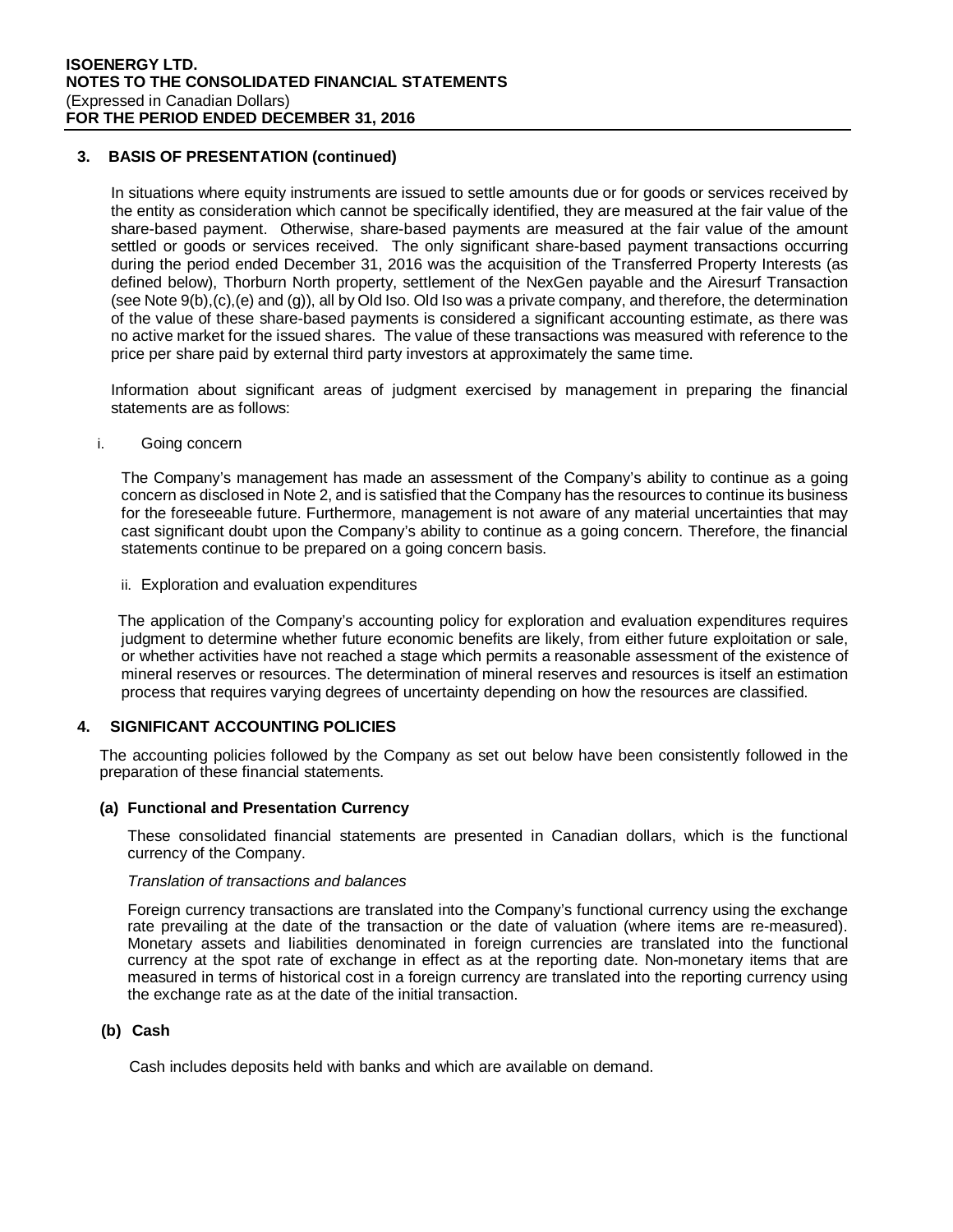#### **(c) Exploration and Evaluation Assets**

Once the legal right to explore a property has been obtained, exploration and evaluation costs are capitalized as exploration and evaluation assets on an area of interest basis, pending determination of the technical feasibility and commercial viability of the property. Capitalized costs include costs directly related to exploration and evaluation activities in the area of interest. General and administrative costs are only allocated to the asset to the extent that those costs can be directly related to operational activities in the relevant area of interest. When a claim is relinquished or a project is abandoned, the related deferred costs are recognized in profit or loss immediately.

Proceeds received from the sale of any interest in a property will be credited against the carrying value of the property, with any excess included in operations for the period. If a property is abandoned, the acquisition and deferred exploration costs will be written off to operations.

Although the Company has taken steps to verify its title to exploration and evaluation assets in which it has an interest, in accordance with industry standards for similarly advanced exploration properties, these procedures do not guarantee the Company's title. A property may be subject to unregistered prior agreements or inadvertent non-compliance with regulatory requirements.

 Management regularly assesses the carrying value of non-producing properties and properties for which events and circumstances may indicate possible impairment.

Once the technical feasibility and commercial viability of the extraction of mineral resources in an area of interest is demonstrable, exploration and evaluation assets attributable to that area of interest are first tested for impairment and then reclassified to mining assets and development assets within property, plant and equipment.

## **(d) Equipment**

#### *(i) Recognition and measurement*

Items of equipment are stated at cost less accumulated depreciation and impairment losses. Cost includes expenditures that are directly attributable to the acquisition of the asset.

#### *(ii) Subsequent costs*

The cost of replacing part of an item of equipment is recognized when that cost is incurred, if it is probable that the future economic benefits of the item will flow to the Company and the cost of the item can be measured reliably.

#### *(iii) Depreciation*

The carrying amount of equipment (including initial and subsequent capital expenditures) is amortized to the estimated residual value over the estimated useful life of the specific assets. Depreciation is calculated over the estimated useful life of each significant component of equipment as follows:

- Computing equipment 55% declining balance basis
- 

- Software 65% declining balance basis - Field equipment 20% declining balance basis

- 
- Office equipment 5 years straight-line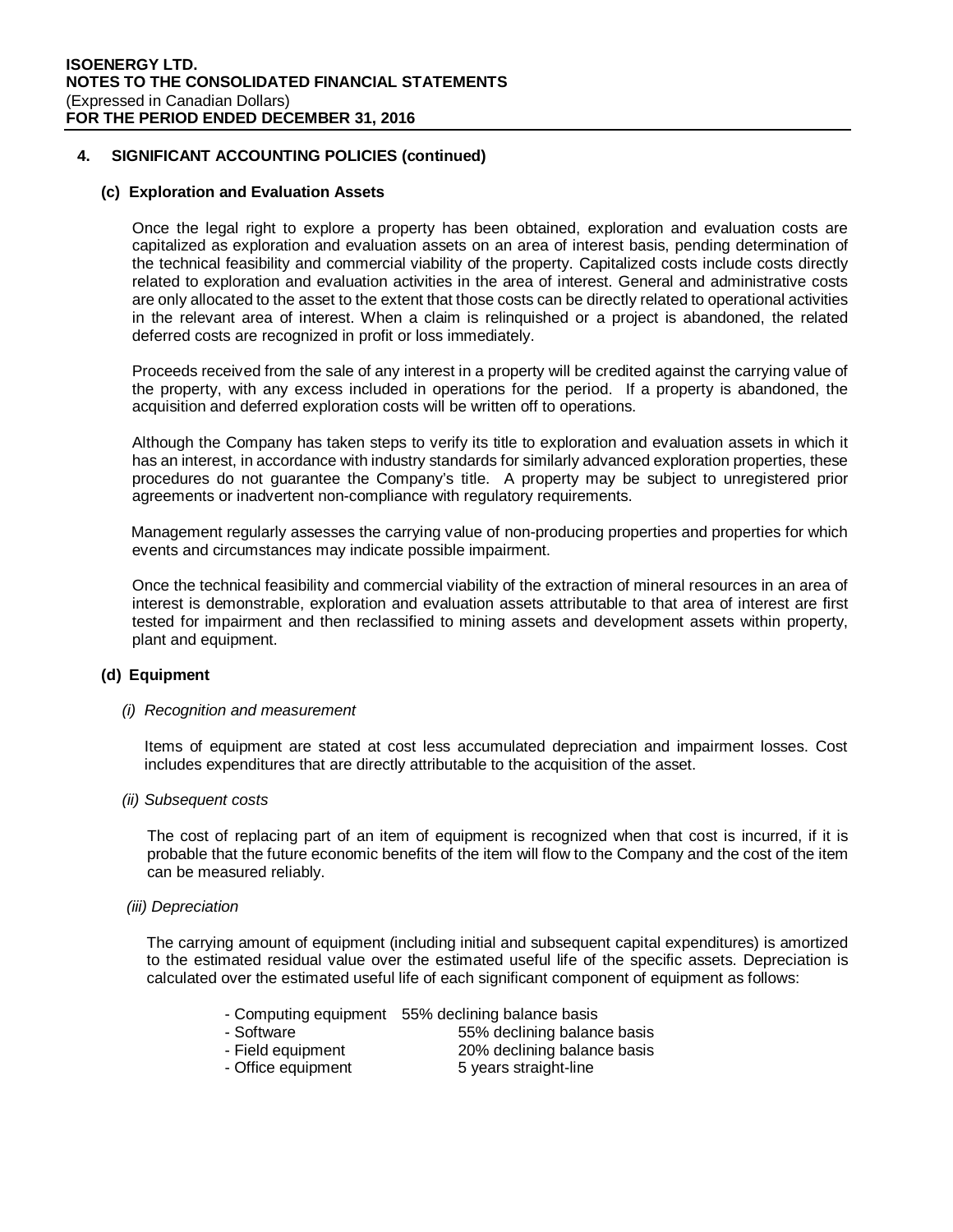Depreciation methods, useful lives, and residual values are reviewed at least annually and adjusted if appropriate.

*(iv) Disposal*

Gains and losses on disposal of an item of equipment are determined by comparing the proceeds from disposal with the carrying amount of the item and are recognized in profit or loss.

#### **(e) Impairment**

An impairment loss is recognized when the carrying amount of an asset, or a cash generating unit ("CGU"), exceeds its recoverable amount. A CGU is the smallest identifiable group of assets that generates cash inflows that are largely independent of the cash inflows from other assets or groups of assets. Impairment losses are recognized in profit and loss for the period. Impairment losses recognized in respect of CGUs are allocated first to reduce the carrying amount of any goodwill allocated to the CGUs and then to reduce the carrying amount of the other assets in the unit on a pro-rata basis.

The recoverable amount of an asset is the greater of an asset's fair value less the cost to sell the asset and its value in use. In assessing value in use, estimated future cash flows are discounted to present value using a pre-tax discount rate that reflects the current market assessments of the time value of money and the risks specific to the asset. For an asset that does not generate cash inflows largely independent of those from other assets, the recoverable amount is determined for the CGU to which the asset belongs.

An impairment loss is only reversed if there is an indication that the impairment loss may no longer exist and there has been a change in the estimate used to determine the recoverable amount, however, not to an amount higher than the carrying amount that would have been determined had no impairment loss been recognized in previous years.

Assets that have an indefinite useful life are not subject to depreciation and are tested annually for impairment.

## **(f) Decommissioning and Restoration Provisions**

Decommissioning and restoration provisions are recorded when a present legal or constructive obligation exists as a result of past events and it is probable that an outflow of resources embodying economic benefits will be required to settle the obligation, and a reliable estimate of the amount of the obligation can be made.

The amount recognized as a provision is the best estimate of the consideration required to settle the present obligation at the reporting date, taking into account the risks and uncertainties surrounding the obligation and discount rates. Where a provision is measured using the cash flows estimated to settle the present obligation, its carrying amount is the present value of those cash flows discounted for the market discount rate.

Over time, the discounted liability is increased for changes in present value based on the current market discount rates and liability risks. When some or all of the economic benefits required to settle a provision are expected to be recovered from a third party, the receivable is recognized as an asset if it is virtually certain that reimbursement will be received and the amount receivable can be measured reliably.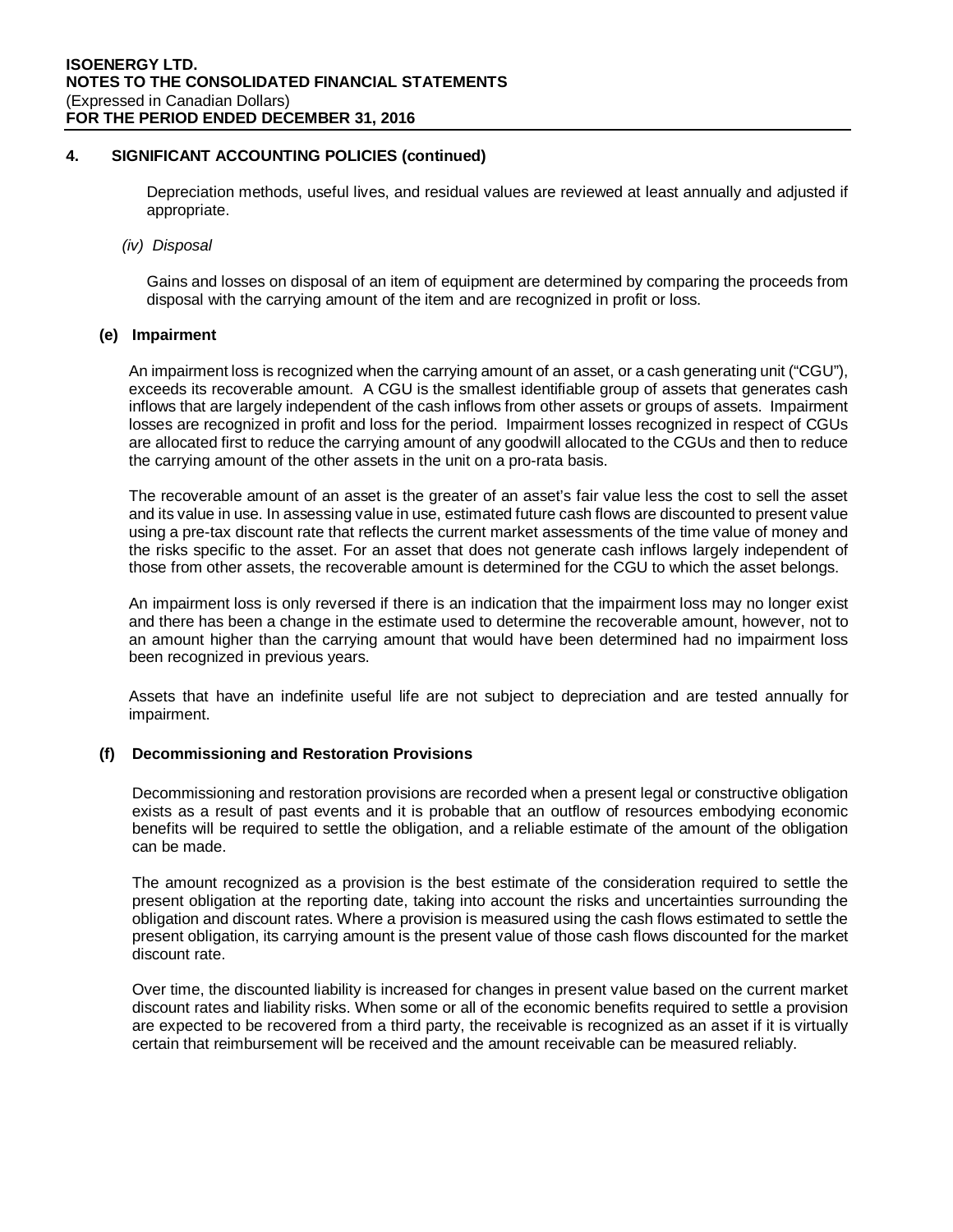Changes in reclamation estimates are accounted for prospectively as a change in the corresponding capitalized cost.

The Company did not have any decommissioning and restoration provisions for the period presented.

# **(g) Share Capital**

Common shares are classified as equity. Incremental costs directly attributable to the issue of common shares are recognized as a deduction from equity. Common shares issued for consideration other than cash, are valued based on their market value at the date the shares are issued.

#### **(h) Share-based payments**

The Company's stock option plan allows Company employees, directors, officers and consultants to acquire common shares of the Company. The fair value of options granted is recognized as a sharebased payments expense with a corresponding increase in equity reserves.

Fair value is measured at grant date, and each tranche is recognized using the graded vesting method over the period during which the options vest. The fair value of granted options is measured using the Black-Scholes option pricing model, taking into account the terms and conditions upon which the options were granted. At each reporting date, the amount recognized as an expense is adjusted to reflect the actual number of stock options that are expected to vest. In situations where equity instruments are issued to settle amounts due or for goods or services received by the Company as consideration which cannot be specifically identified, they are measured at the fair value of the share-based payment. Otherwise, share-based payments are measured at the fair value of the amount settled or goods or services received.

## **(i) Flow-through shares**

Resource expenditure deductions for income tax purposes related to exploration activities funded by flowthrough share arrangements are renounced to investors under Canadian income tax legislation. On issuance, the Company separates the flow-through share into i) a flow-through share premium, equal to the estimated premium, if any, investors paid for the flow-through feature, which is recognized as a liability and ii) share capital. Upon expenses being incurred, the Company recognizes a deferred tax liability for the amount of tax deduction renounced to shareholders. The premium is recognized as other income and the related deferred tax is recognized as a tax provision. To the extent that eligible deferred income tax assets are available, the Company will reduce the deferred income tax liability and record a deferred income tax recovery. Proceeds received from the issuance of flow-through shares must be expended on Canadian resource property exploration within a period of two years. Failure to expend such funds as required under the Canadian income tax legislation will result in a Part XII.6 tax to the Company on flowthrough proceeds renounced under the "Look-back" Rule. If applicable, this tax is classified as a financial expense.

## **(j) Financial Instruments**

The Company classifies its financial assets into one of the following categories:

*Fair value through profit or loss ("FVTPL") -* This category comprises derivatives and financial assets acquired principally for the purpose of selling or repurchasing in the near term. They are carried at fair value with changes in fair value recognized in profit or loss. Cash is included in this category of financial assets.

*Loans and receivables* - These assets are non-derivative financial assets with fixed or determinable payments that are not quoted in an active market. They are carried at amortized cost using the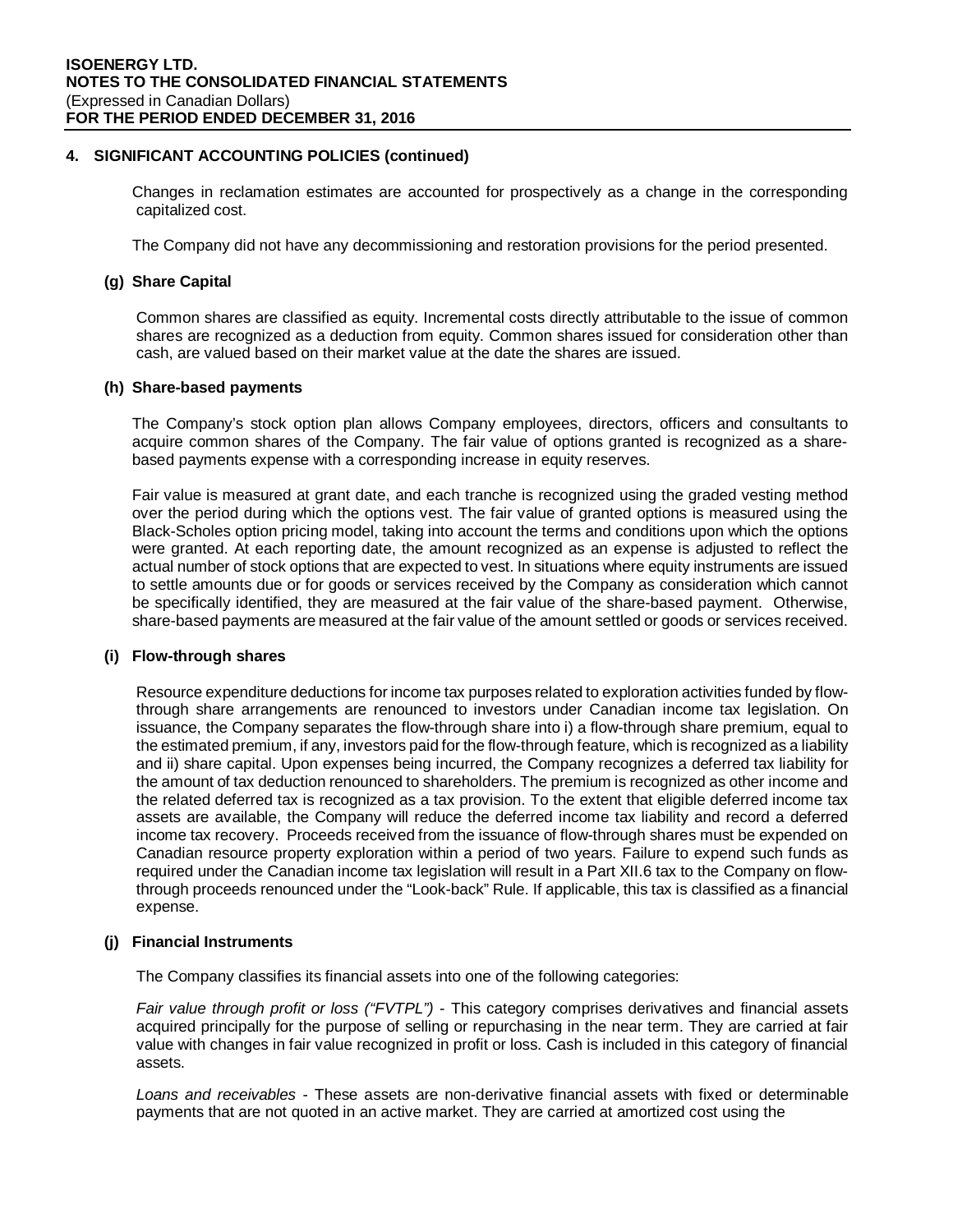effective interest method less any provision for impairment. Accounts receivable are included in this category of financial assets.

*Held-to-maturity investments -* These assets are non-derivative financial assets with fixed or determinable payments and fixed maturities that the Company's management has the positive intention and ability to hold to maturity. These assets are measured at amortized cost using the effective interest method less any provision for impairment.

*Available-for-sale* - Non-derivative financial assets not included in the above categories are classified as available-for-sale. They are carried at fair value with changes in fair value recognized in other comprehensive income (loss). Where a decline in the fair value of an available-for-sale financial asset constitutes objective evidence of impairment, the amount of the loss is removed from accumulated other comprehensive income (loss) and recognized in profit or loss.

All financial assets except those measured at fair value through profit or loss are subject to review for impairment at least at each reporting date. Financial assets are impaired when there is objective evidence of impairment as a result of one or more events that have occurred after initial recognition of the asset and that event has an impact on the estimated future cash flows of the financial asset or the group of financial assets.

The Company classifies its financial liabilities into one of two categories as follows:

*FVTPL* - This category comprises derivatives and financial liabilities incurred principally for the purpose of selling or repurchasing in the near term. They are carried at fair value with changes in fair value recognized in profit or loss.

*Other financial liabilities -* This category consists of liabilities carried at amortized cost using the effective interest method. Accounts payable and accrued liabilities are included in this category of financial liabilities.

## **(k) Loss per Share**

Basic loss per share is calculated by dividing the loss for the year by the weighted average number of common shares outstanding during the year.

 The Company uses the treasury stock method to compute the dilutive effect of options and other similar instruments. Under this method, the weighted average number of shares outstanding used in the calculation of diluted loss per share assumes that the deemed proceeds received from the exercise of stock options and their equivalents would be used to repurchase common shares of the Company at the average market price during the period.

Existing stock options have not been included in the computation of diluted loss per share as to do so would be anti-dilutive. Accordingly, basic and diluted loss per share is the same for the years presented.

## **(l) Income taxes**

Income tax expense comprises current and deferred tax. Current tax and deferred tax are recognized in profit or loss except to the extent that it relates to items recognized directly in equity or in other comprehensive income.

Current tax is the expected tax payable or receivable on the taxable income or loss for the year, using tax rates enacted at the reporting date, and any adjustment to tax payable in respect of previous years.

Deferred tax is recognized in respect of temporary differences between the carrying amounts of assets and liabilities for financial reporting purposes and the amounts used for taxation purposes. Deferred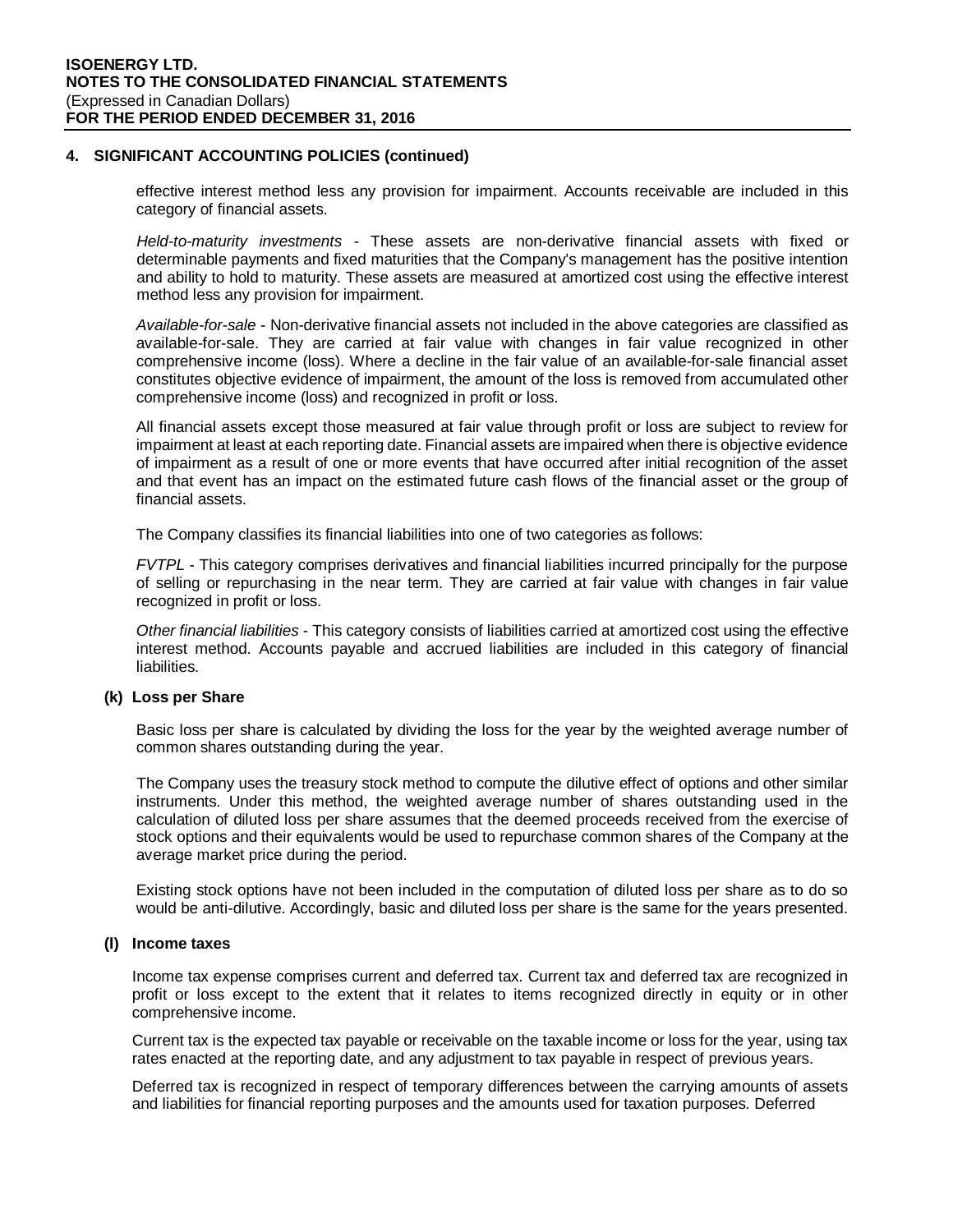tax is not recognized for the following temporary differences: the initial recognition of assets or liabilities in a transaction that is not a business combination and that affects neither accounting nor taxable profit or loss, and differences relating to investments in subsidiaries and jointly controlled entities to the extent that it is probable that they will not reverse in the foreseeable future. In addition, deferred tax is not recognized for taxable temporary differences arising on the initial recognition of goodwill. Deferred tax is measured at the tax rates that are expected to be applied to temporary differences when they reverse, based on the laws that have been enacted or substantively enacted by the reporting date.

Deferred tax assets and liabilities are offset if there is a legally enforceable right to offset current tax liabilities and assets, and they relate to income taxes levied by the same tax authority on the same taxable entity, or on different tax entities, but they intend to settle current tax liabilities and assets on a net basis or their tax assets and liabilities will be realized simultaneously.

A deferred tax asset is recognized for unused tax losses, tax credits and deductible temporary differences, to the extent that it is probable that future taxable profits will be available against which they can be utilized. Deferred tax assets are reviewed at each reporting date and are reduced to the extent that it is no longer probable that the related tax benefit will be realized.

#### **Future accounting pronouncements:**

The following standards have not been adopted by the Company and are being evaluated to determine their impact:

- (a) IFRS 9 *Financial Instruments:* New standard that replaced IAS 39 for classification and measurement of financial instruments, effective for annual periods beginning on or after January 1, 2018. The extent of the impact of adoption of this standard has not yet been determined.
- (b) IFRS 16 *Leases:* In January 2016, the IASB issued IFRS 16 Leases. IFRS 16 brings most leases onto a lessee's balance sheet by eliminating the distinction between operating and finance leases. Lessor accounting remains largely unchanged by IFRS 16 and the distinction between operating and finance leases is retained. Under IFRS 16, a lessee recognizes a right-of-use asset and a lease liability. The rightof-use asset is treated similarly to other non-financial assets and is depreciated accordingly, and the liability accrues interest. The lease liability is initially measured at the present value of the lease payments payable over the lease term, discounted at the rate implicit in the lease. Lessees are permitted to make an accounting policy election, by class of underlying asset, to apply a method like IAS 17's operating lease accounting and not recognize lease assets and lease liabilities for leases with a lease term of 12 months or less and on a lease-by-lease basis or to apply a method similar to current operating lease accounting to leases for which the underlying asset is of low value. IFRS 16 supersedes IAS 17 – Leases and related interpretations and is effective for periods beginning on or after January 1, 2019, with earlier adoption permitted if IFRS 15 has also been applied. The Company is currently evaluating the impact of the adoption of IFRS 16 on the Company's financial statements along with the timing of adoption.

## **5. AIRESURF TRANSACTION**

On October 13, 2016, pursuant to the Airesurf Transaction, each issued and outstanding Airesurf common share was exchanged for 0.020833 Iso common shares. Iso issued 302,881 common shares to former shareholders of Airesurf, representing approximately 1% of the then issued and outstanding common shares of Iso. The Airesurf Transaction did not have any effect on the business or financial condition of Iso. For a further description of the Airesurf Transaction see the Form 2B on www.sedar.com, under Iso's profile.

The purchase price has been allocated to the assets acquired and the liabilities assumed based on their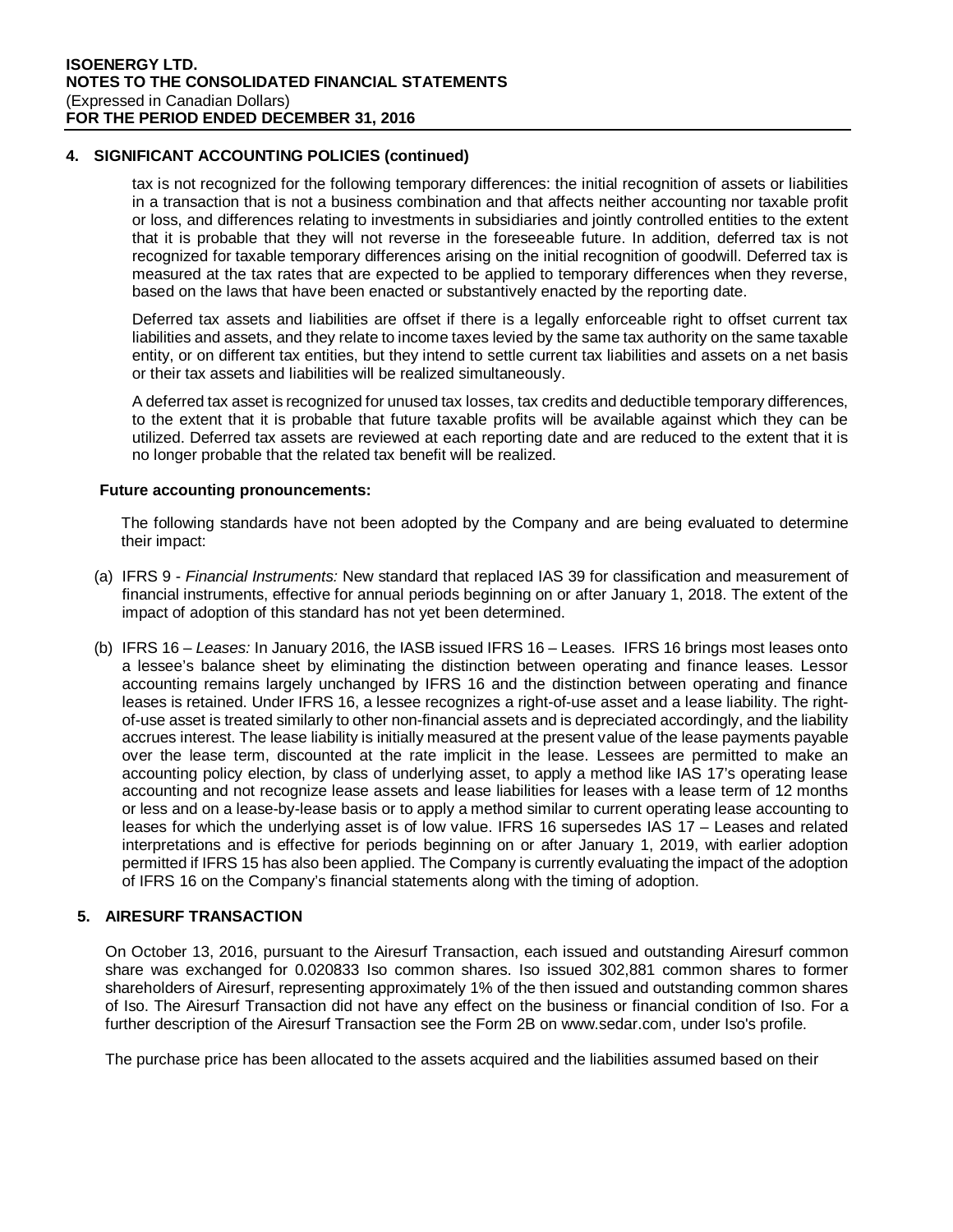## **5. AIRESURF TRANSACTION (continued)**

fair values on the closing date of the Airesurf Transaction. The excess of the purchase price over the fair value of the identifiable net assets acquired was included in the statement of loss and comprehensive loss for the period as a TSXV listing cost:

| Purchase price:             |               |
|-----------------------------|---------------|
| Fair value of shares issued | \$<br>302,881 |
| Transaction costs           | 210,141       |
|                             | 513,022       |
| Purchase price allocation:  |               |
| Cash                        | 1,057         |
| Accounts payable            | (53,114)      |
|                             | (52,057)      |
| Net purchase price expensed | 565,079       |
|                             |               |

## **6. EQUIPMENT**

The following is a summary of the equipment:

|                                 | Computing<br>equipment | Software |        | Field<br>equipment |        | Office furniture<br>and leasehold<br>improvements |        | Total        |
|---------------------------------|------------------------|----------|--------|--------------------|--------|---------------------------------------------------|--------|--------------|
| Cost                            |                        |          |        |                    |        |                                                   |        |              |
| Balance, February 2, 2016       | \$                     | \$       |        | \$                 |        | \$                                                |        | \$           |
| Additions                       | 8,439                  |          | 64,947 |                    | 27,092 |                                                   | 11,776 | 112,254      |
| Balance, December 31, 2016      | \$<br>8,439            | \$       | 64,947 | \$                 | 27,092 | \$                                                | 11,776 | \$112,254    |
| <b>Accumulated depreciation</b> |                        |          |        |                    |        |                                                   |        |              |
| Balance, February 2, 2016       | \$                     | \$       |        | \$                 |        | \$                                                |        | \$           |
| Depreciation                    | 2,320                  |          | 17,860 |                    | 2,710  |                                                   | 610    | 23,500       |
| Balance, December 31, 2016      | \$<br>2,320            | \$       | 17.860 | \$                 | 2,710  | \$                                                | 610    | \$<br>23,500 |
| Net book value:                 |                        |          |        |                    | 24,382 | \$                                                | 11,166 |              |
| Balance, December 31, 2016      | \$<br>6,119            | S        | 47,087 | \$                 |        |                                                   |        | \$<br>88,754 |

## **7. EXPLORATION AND EVALUATION ASSETS**

The following is a summary of the acquisition costs and expenditures on the Company's exploration and evaluation assets: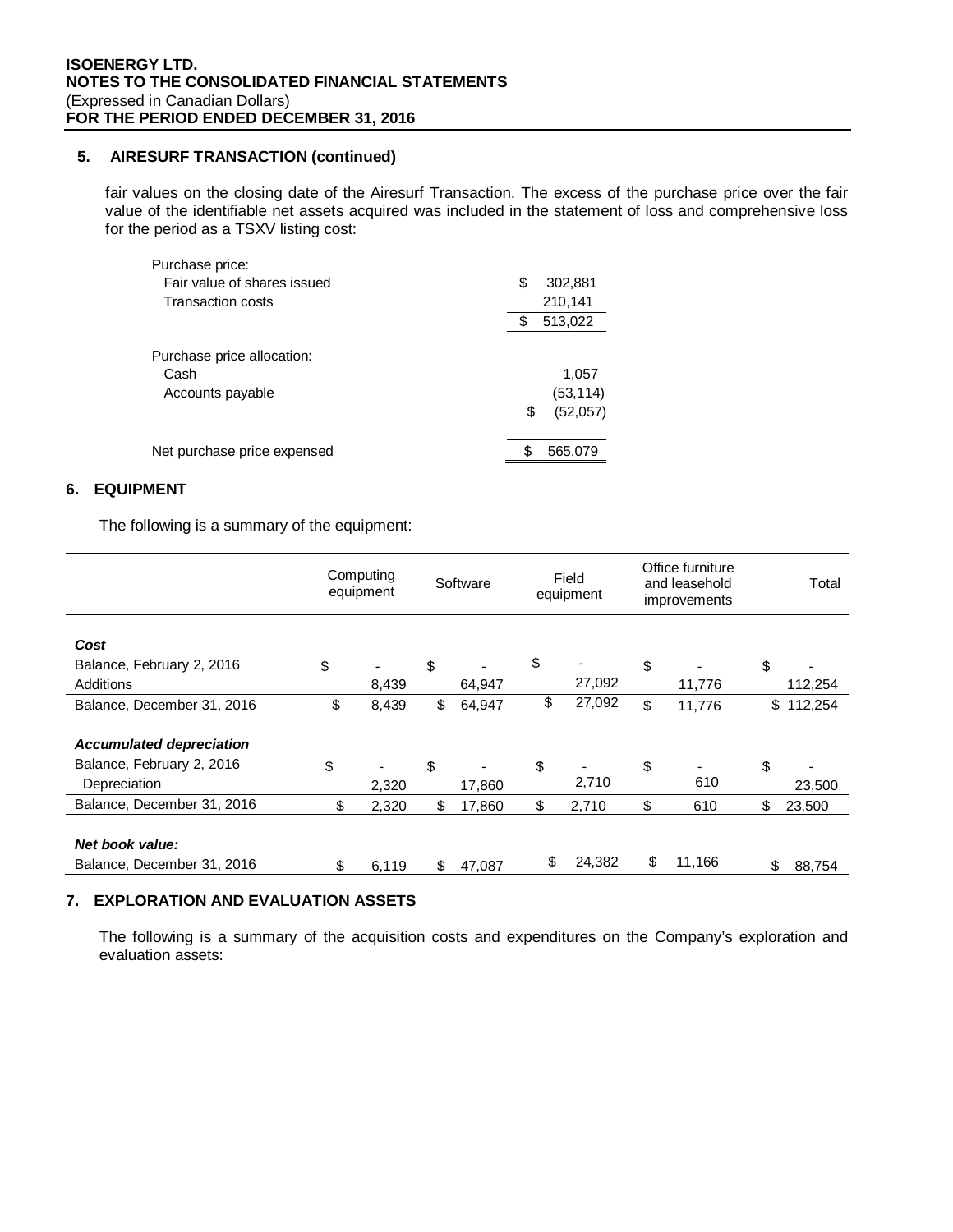# **7. EXPLORATION AND EVALUATION ASSETS (continued)**

|                                                          | <b>Note</b> |                  |
|----------------------------------------------------------|-------------|------------------|
| <b>Acquisition costs:</b>                                |             |                  |
| Balance, February 2, 2016                                |             | \$               |
| Additions                                                | a, b        | 30,100,000       |
| Balance, December 31, 2016                               |             | \$<br>30,100,000 |
| Deferred exploration costs:<br>Balance, February 2, 2016 |             | \$               |
| Additions:                                               |             |                  |
| Drilling                                                 |             | 1,197163         |
| Geological and geophysical                               |             | 719,176          |
| Labour and wages                                         |             | 375,920          |
| Share-based compensation                                 |             | 256,420          |
| Geochemistry and assays                                  |             | 151,190          |
| Camp costs                                               |             | 119,460          |
| Travel and other                                         |             | 72,485           |
| Balance, December 31, 2016                               |             | \$<br>2,891,814  |
| Total costs, December 31, 2016                           |             | \$<br>32,991,814 |

All licenses are subject to minimum expenditure commitments and annual reviews. Annual review dates for each license are staggered over the year. The Company expects to incur the minimum expenditures to maintain the licences.

**(a)** On June 17, 2016, Old Iso entered into a transfer agreement with NexGen to have certain of its exploration assets transferred to Old Iso. These assets include the following mineral properties: Radio, Thorburn Lake, 2Z Lake, Madison and Carlson Creek (collectively, the "Transferred Property Interests"). Old Iso issued 29,000,000 common shares, valued at \$29,000,000, in exchange for the Transferred Property Interests.

## **Radio property**

The Radio property is located in Northern Saskatchewan and was acquired from NexGen on June 17, 2016. Pursuant to an option agreement, most recently amended February 21, 2014, upon incurring \$10,000,000 of expenditures on the Radio Project by May 31, 2017, the Company has the right to earn a 70% right, title and interest in the Radio property (the "Radio Option Agreement"). As of December 31, 2016, the Company has incurred \$1,343,743 of expenditures on the Radio project.

Upon Iso earning a 70% interest in the Radio Project, Iso and the Radio optionors will be deemed to have formed a joint venture with Iso having an initial 70% interest therein and the Radio optionors having an initial 30% interest and the parties shall proceed in good faith to negotiate the terms of a joint venture

agreement. The Radio optionors' 30% interest shall be free carried until the commencement of commercial production after which all costs and expenses (other than those incurred in connection with an expansion in respect of which the Radio optionors shall be free carried) shall be pro rata to the parties' respective interest in the joint venture.

The Radio Option Agreement provides that the Radio optionors shall retain a 2% net smelter royalty and a 2% gross overriding royalty on production from the property, calculated in accordance with the Radio Option Agreement. The gross overriding royalty applies only to gems and gemstones.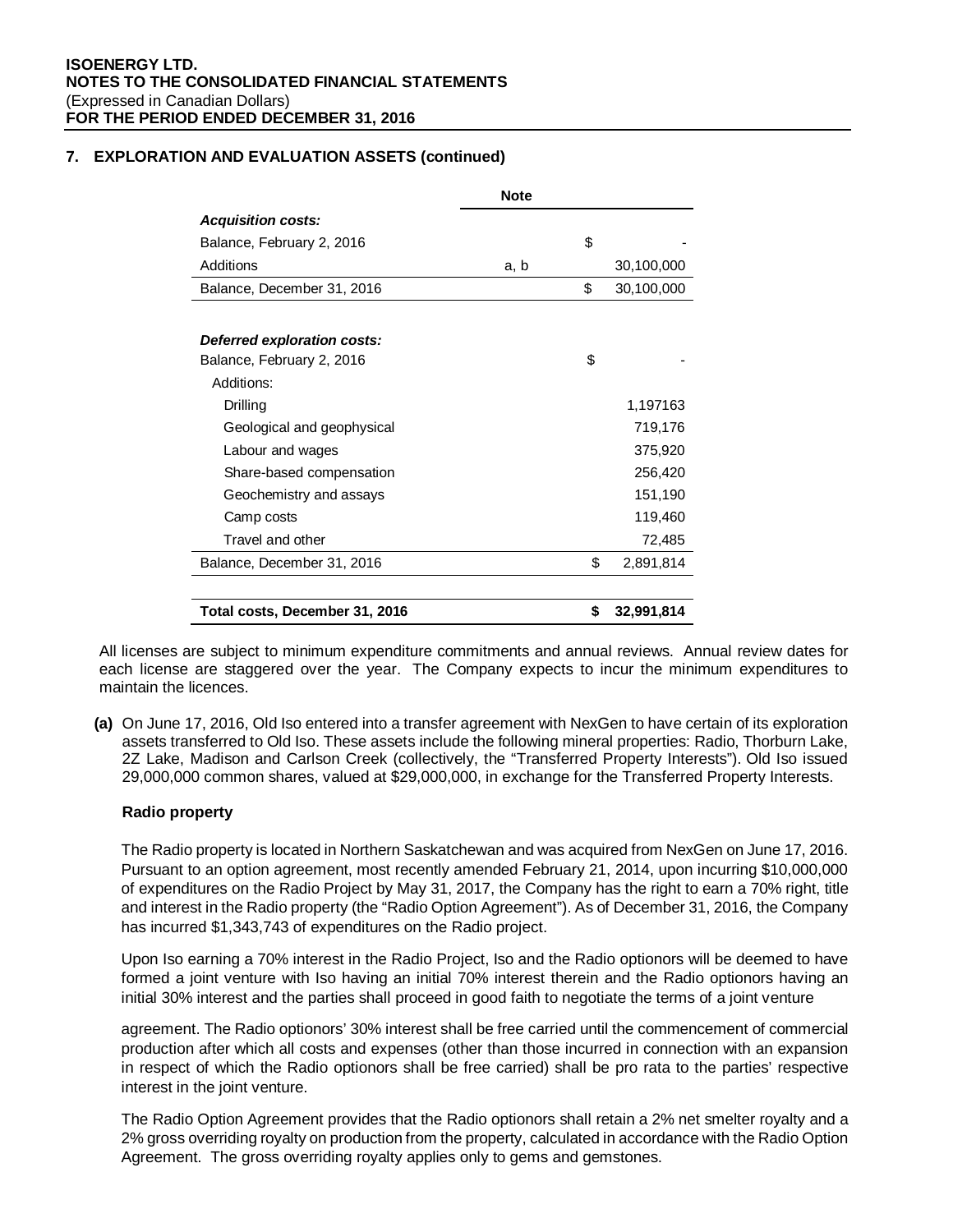#### **7. EXPLORATION AND EVALUATION ASSETS (continued)**

#### **Thorburn Lake property**

Iso holds a 100% interest in the Thorburn Lake property, subject to a 1% net smelter return royalty (NSR) and a 10% carried interest. The carried interest can be converted to an additional 1% NSR at the holder's option upon completion of a bankable feasibility study.

#### **(b) Thorburn North property**

On June 30, 2016, Old Iso acquired a 100% interest in the Thorburn North property in exchange for a cash payment of \$100,000 and \$1,000,000 worth of common shares.

#### **8. COMMITMENTS**

#### **(a) Flow-through expenditures**

The Company issued flow-through shares with any resulting flow-through share premium recorded as a flow-through share premium liability. The liability is subsequently reduced when the required exploration expenditures are made, and accordingly, a recovery of flow-through premium is then recorded as income.

During the period ended December 31, 2016, the Company raised \$4,328,100 through the issuance of flow-through shares. Based on Canadian tax law, the Company is required to spend this amount on eligible exploration expenditures by December 31, 2017. A \$393,464 flow-through share premium liability was recorded during the period ended December 31, 2016.

As of December 31, 2016, the Company fulfilled \$2,356,776 of the commitment to spend the required eligible exploration expenditures and as such the commitment has been reduced to \$1,971,324. As the commitment is met, the remaining balance of the flow-through premium liability will be recognised as income.

The flow-through share premium liability is comprised of:

| Balance, February 2, 2016                                       | S. |            |
|-----------------------------------------------------------------|----|------------|
| Liability incurred on flow-through shares issued                |    | 393.464    |
| Settlement of flow-through share liability on expenditures made |    | (214, 252) |
| Balance, December 31, 2016                                      |    | 179,212    |

## **(b) Office leases**

The Company has total office lease commitments at its Vancouver office as follows:

| 2017 | \$65,424 |
|------|----------|
| 2018 | \$65,424 |
| 2019 | \$43,616 |

In connection with the Company's Vancouver office lease, the Company paid a deposit of \$5,452 which will be applied to the final month's rent at the end of the term.

## **9. SHARE CAPITAL**

**Authorized Capital** - Unlimited number of common shares with no par value.

#### **Issued**

For the period ended December 31, 2016: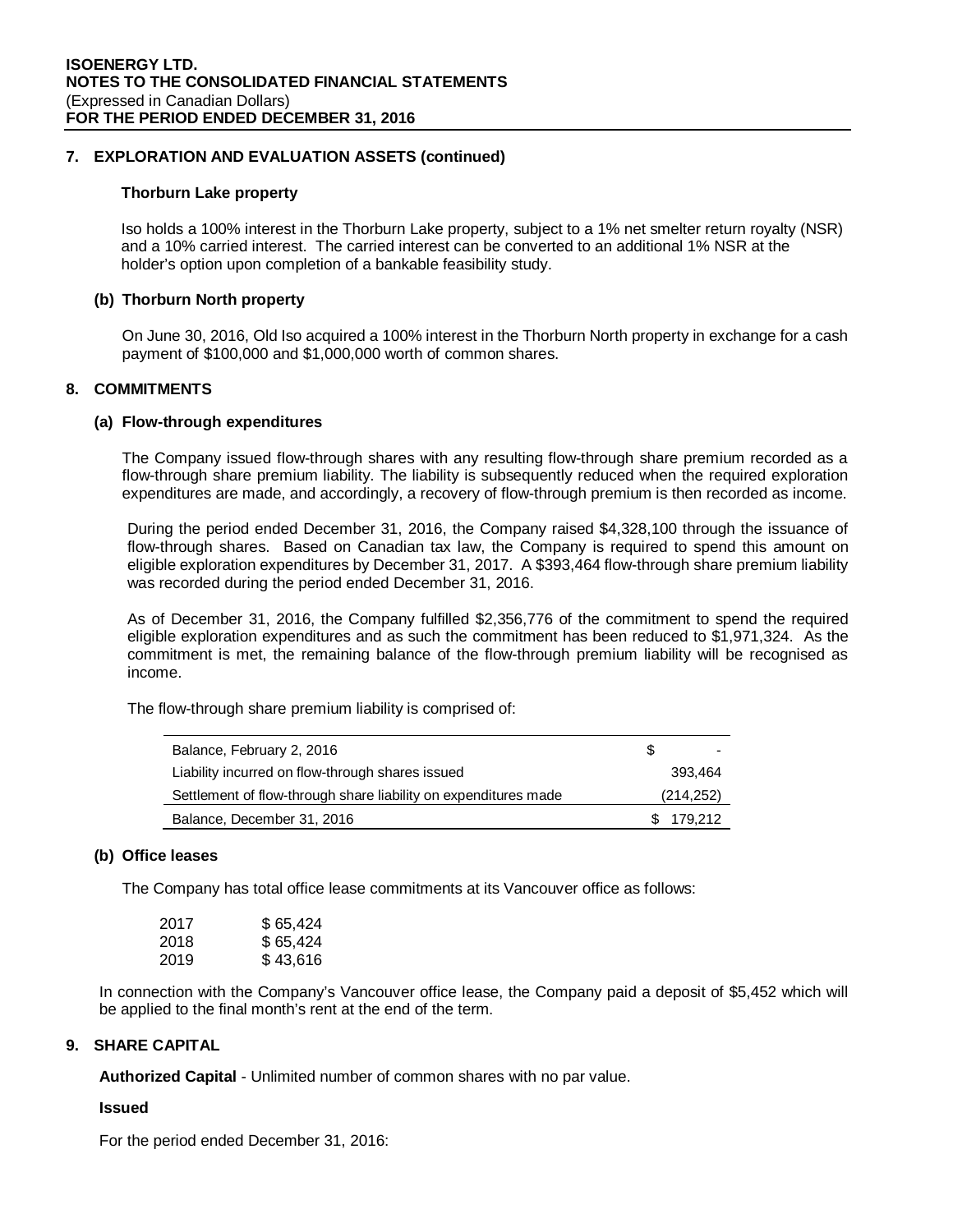#### **9. SHARE CAPITAL (continued)**

- (a) Upon incorporation on February 2, 2016, one common share at a value of \$1 was issued to NexGen.
- (b) On June 16, 2016, Old Iso issued 29,000,000 common shares to NexGen for the Transferred Property Interests (Note 7(a)).
- (c) On June 30, 2016, Old Iso issued 1,000,000 common shares as consideration for the acquisition of Thorburn North property (Note 7(b)).
- (d) On August 16, 2016, Old Iso issued 450,000 common shares to NexGen to settle \$450,000 due to NexGen for operational expenses paid by NexGen on Iso's behalf.
- (e) On October 12, 2016, Old Iso issued 1 common share to NexGen as part of the Old Iso Merger (see note 1).
- (f) On October 13, 2016, Iso issued 302,881 common shares to former Airesurf shareholders pursuant to the Airesurf Transaction (see note 5).
- (g) In the period ended December 31, 2016, the following private placements were completed:

| Date issued by:  | <b>Shares</b><br>issued | Proceeds<br>per share | Gross<br>proceed | Cash<br>finders' fee | Other cash<br>share<br>issuance<br>costs | Net proceeds |
|------------------|-------------------------|-----------------------|------------------|----------------------|------------------------------------------|--------------|
|                  |                         |                       |                  |                      |                                          |              |
| June 30, 2016    | 2,033,000               | \$<br>1.00            | \$2,033,000      | \$<br>(3,300)        | \$                                       | \$2,029,700  |
| August 5, 2016   | 2,092,500               | \$<br>1.00            | 2,092,500        | (95, 550)            | (64, 185)                                | 1,932,765    |
| August 5, 2016   | 1,818,200               | \$<br>1.10            | 2,000,020        | (120,001)            | (61, 348)                                | 1,818,671    |
| August 4, 2016   | 2,106,000               | \$<br>1.00            | 2,106,000        |                      | (45, 885)                                | 2,060,115    |
| October 11, 2016 | 132.950                 | \$<br>1.00            | 132,950          | (7,356)              |                                          | 125,594      |
| November 2, 2016 | 2,116,436               | \$<br>1.10            | 2.328.080        | (139,685)            | (22, 405)                                | 2,165,990    |
|                  | 10.299.086              |                       | \$10,692,550     | \$ (365,892)         | \$(193, 823)                             | \$10.132.835 |

In addition to the cash finders' fees of \$365,892 and other cash share issuance costs of \$193,823, 8,580 common shares were issued as a finders' fee thereby increasing the total share issuance costs to \$568,295 (\$414,855, net of tax).

## **Stock Options**

Pursuant to the Company's stock option plan, directors may, from time to time, authorize the issuance of options to directors, officers, employees and consultants of the Company, enabling them to acquire up to 10% of the issued and outstanding common shares of the Company. The options can be granted for a maximum term of 10 years and are subject to vesting provisions as determined by the Board of Directors of the Company.

Stock option transactions and the number of stock options outstanding on the dates set forth below are summarized as follows:

|                               | Number of options | Weighted<br>average exercise<br>price per share |
|-------------------------------|-------------------|-------------------------------------------------|
| Outstanding February 2, 2016  | -                 |                                                 |
| Granted                       | 3,775,000         | 1.00                                            |
| Outstanding December 31, 2016 | 3,775,000         | 1.00                                            |
| Number of options exercisable | 1,225,000         | 1.00                                            |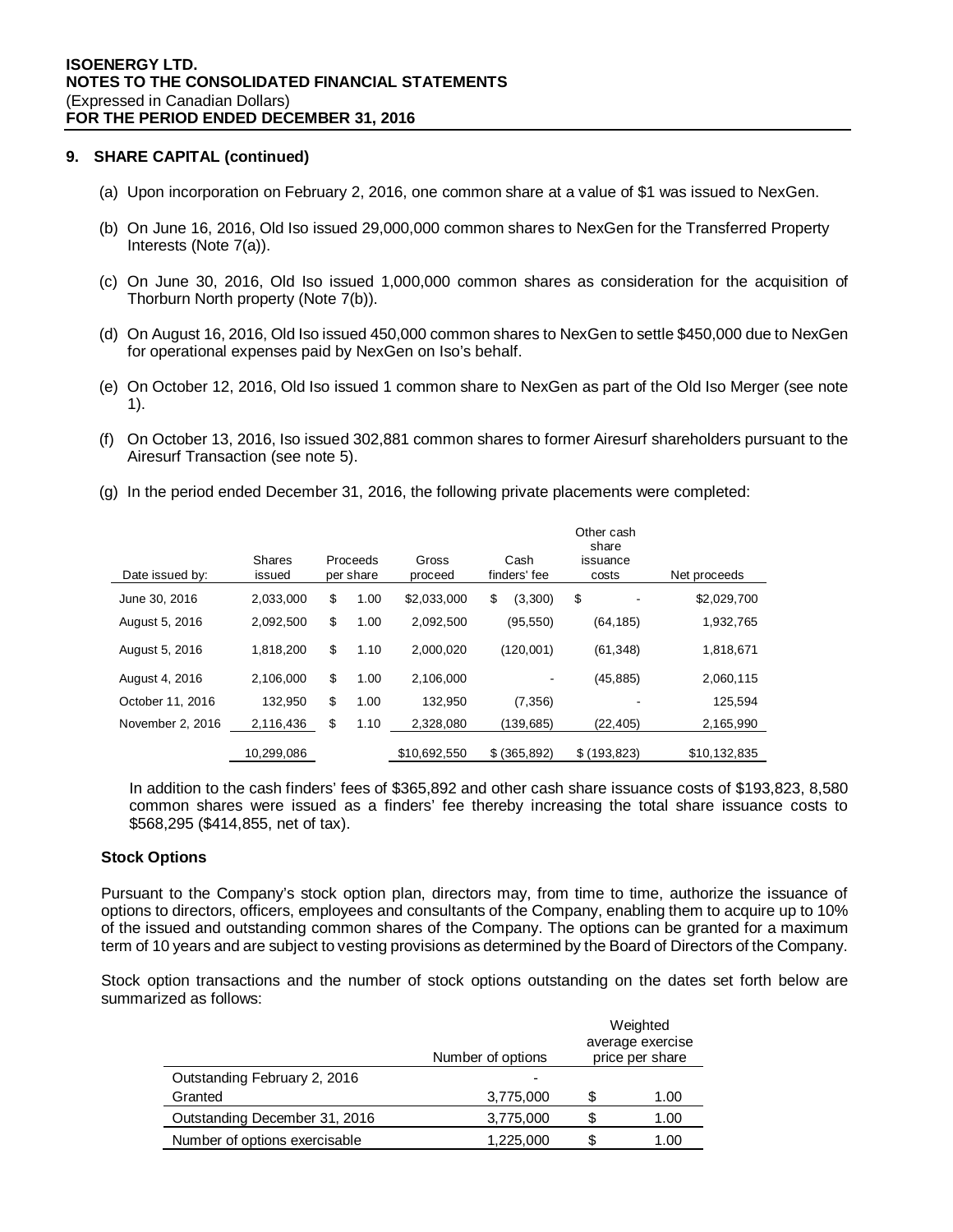## **9. SHARE CAPITAL (continued)**

As at December 31, 2016, the Company has stock options outstanding and exercisable as follows:

| Number of<br>options | Exercise<br>price per<br>option | Number of options<br>exercisable | Exercise price<br>per option | Vestina                                                   | Remaining<br>contractual<br>life (years) | Expiry date      |
|----------------------|---------------------------------|----------------------------------|------------------------------|-----------------------------------------------------------|------------------------------------------|------------------|
| 3.675.000            | 0.00                            | 1.225.000                        | 1.00                         | $1/3$ annually with $1/3$<br>vesting immediately          | 4.82                                     | October 25, 2021 |
| 100.000              | .00                             | $\sim$                           | 1.00                         | 25% quarterly starting<br>one quarter after<br>grant date | 4.82                                     | October 24, 2021 |
| 3,775,000            | .00                             | 1.225.000                        | \$<br>1.00                   |                                                           |                                          |                  |

The Company uses the Black-Scholes option pricing model to calculate the fair value of granted stock options. The model requires management to make estimates, which are subjective and may not be representative of actual results. Changes in assumptions can materially affect fair value estimates. The following weighted average assumptions were used to estimate the grant date fair values for the period ended December 31, 2016:

| Expected stock price volatility                |   | 89.72%   |
|------------------------------------------------|---|----------|
| Expected life of options                       |   | 5.00     |
| Risk free interest rates                       |   | 0.66%    |
| Expected dividend yield                        |   | $0.00\%$ |
| Weighted average share price                   | S | 1.00     |
| Weighted average fair value per option granted | S | 0.69     |

The fair value of the options granted in the period ended December 31, 2016, was \$2,602,298. Share-based payments for options vested in the current period amounted to \$1,086,333 of which \$829,913 was expensed to the statement of loss and comprehensive loss, and \$256,420 was capitalized to exploration and evaluation assets (Note 7).

# **10. RELATED PARTY TRANSACTIONS**

(a) Key management personnel include those persons having authority and responsibility for planning, directing and controlling the activities of the Company as a whole. The Company has determined that key management personnel consists of executive and non-executive members of the Company's Board of Directors and corporate officers.

Remuneration attributed to key management personnel for the period from February 2, 2016 to December 31, 2016 is summarized as follows:

|                                                             |   | Short term<br>compensation |   | Share-based<br>compensation | Total          |  |
|-------------------------------------------------------------|---|----------------------------|---|-----------------------------|----------------|--|
| Expensed in the statement of loss and<br>comprehensive loss | S | 325.045                    | S | 717.974                     | 1,043,019<br>S |  |
| Capitalized to exploration and evaluation assets            |   | 268.913                    |   | 234.441                     | 503,354        |  |
|                                                             |   | 593.958                    | S | 952.415                     | 1,546,373      |  |

In addition, in the period from incorporation to December 31, 2016, \$72,998 was paid by the Company to or on behalf of the President and Chief Executive Officer to relocate to Vancouver, where the corporate office is based. These were included as relocation expenses on the statement of loss and comprehensive loss.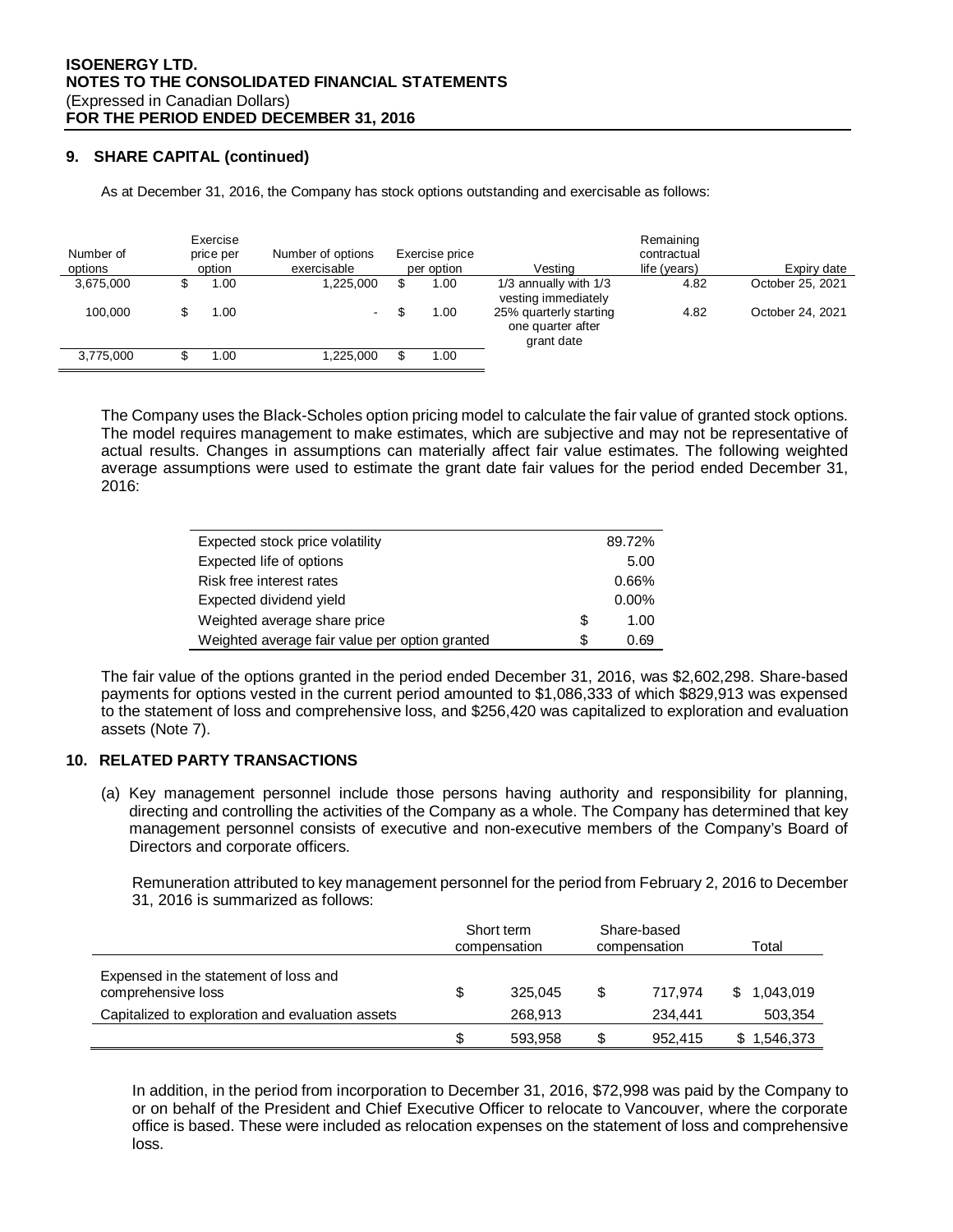## **10. RELATED PARTY TRANSACTIONS (continued)**

As of December 31, 2016, there was \$70,012 included in accounts payable and accrued liabilities owing to directors and officers for compensation.

- (b) During the period ended December 31, 2016, Old Iso issued 29,000,000 common shares to NexGen as consideration for the Transferred Property Interests (Note 7).
- (c) On August 16, 2016, Old Iso issued 450,000 shares to NexGen to settle \$450,000 due to NexGen for costs paid by NexGen on Old Iso's behalf (Note 9(e)).

# **11. CAPITAL MANAGEMENT**

The Company manages its capital structure and makes adjustments to it, based on the funds available to the Company, in order to support the acquisition, exploration and evaluation of assets. The Board of Directors does not impose quantitative return on capital criteria for management, but rather relies on the expertise of the Company's management to sustain the future development of the business.

 In the management of capital, the Company considers all types equity and is dependent on third party financing, whether through debt, equity, or other means. Although the Company has been successful in raising funds to date, there is no assurance that the Company will be successful in obtaining required financing in the future or that such financing will be available on terms acceptable to the Company.

The properties in which the Company currently has an interest are in the exploration stage. As such the Company, has historically relied on the equity markets to fund its activities. The Company will continue to assess new properties and seek to acquire an interest in additional properties if it determines that there is sufficient geologic or economic potential and if it has adequate financial resources to do so.

Management reviews its capital management approach on an on-going basis and believes that this approach, given the relative size of the Company, is reasonable. The Company is not subject to externally imposed capital requirements. There were no changes in the Company's approach to capital management during the period.

## **12. FINANCIAL INSTRUMENTS**

The Company's financial instruments consist of cash, accounts receivable, accounts payable and accrued **liabilities** 

The fair values of the Company's financial instruments approximate their carrying value, due to their shortterm maturities or liquidity. The Company's cash and accounts receivable are classified as loans and receivables and are initially recorded at fair value and subsequently at amortized cost with accrued interest recorded in accounts receivable.

## **Financial instrument risk exposure**

As at December 31, 2016, the Company's risk exposures and the impact on the Company's financial instruments are summarized below:

# **(a) Credit Risk**

Credit risk is the risk that one party to a financial instrument will fail to discharge an obligation and cause the other party to incur a financial loss. As at December 31, 2016 the Company has cash on deposit with a large Canadian bank. Credit risk is concentrated as a significant amount of the Company's cash and cash equivalents is held at one financial institution. Management believes the risk of loss to be remote. The Company's accounts receivable consists of input tax credits receivable from the Government of Canada and interest accrued on cash equivalents. Accordingly, the Company does not believe it is subject to significant credit risk.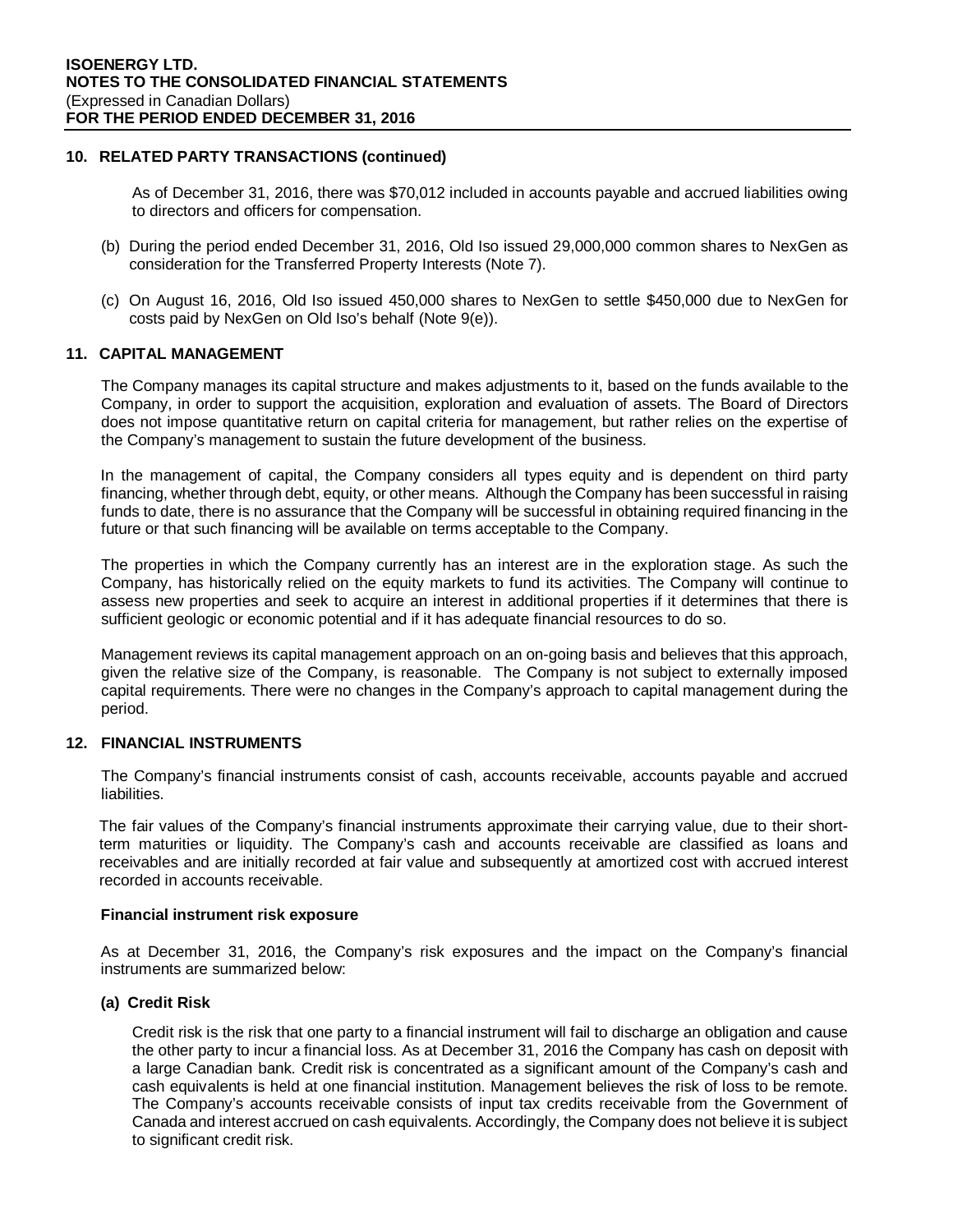## **12. FINANCIAL INSTRUMENTS (continued)**

#### **(b) Liquidity Risk**

Liquidity risk is the risk that an entity will encounter difficulty in raising funds to meet its obligations under financial instruments. The Company attempts to manage liquidity risk by maintaining sufficient cash balances. Liquidity requirements are managed based on expected cash flows to ensure that there is sufficient capital to meet short-term obligations. As at December 31, 2016 the Company had a working capital balance of \$6,416,503, including cash of \$6,491,460.

#### **(c) Market Risk**

 Market risk is the risk of loss that may arise from changes in market factors such as interest rates, foreign exchange rates and commodity and equity prices.

#### **(i) Interest Rate Risk**

Interest rate risk is the risk that the future cash flows from a financial instrument will fluctuate due to changes in market interest rates. The Company holds its cash in bank accounts that earn variable interest rates. Due to the short-term nature of these financial instruments, fluctuations in market rates

do not have a significant impact on the estimated fair value of the Company's cash and cash equivalent balances as of December 31, 2016.

#### **(ii) Foreign Currency Risk**

The functional currency of the Company is the Canadian dollar. The Company is affected by currency transaction risk and currency translation risk. Consequently, fluctuations of the Canadian dollar in relation to other currencies may impact the fair value of financial assets, liabilities and operating results. As of

December 31, 2016, the Company had no financial assets and liabilities that were subject to currency translation risk. The Company maintains a Canadian dollar bank account in Canada.

## **(iii) Price risk**

The Company is exposed to price risk with respect to commodity and equity prices. Equity price risk is defined as the potential adverse impact of movements in individual equity prices or general movements in the level of the stock market on the Company's earnings. Commodity price risk is defined as the potential adverse impact of commodity price movements and volatilities on earnings and economic value. Future declines in commodity prices may impact the valuation of long-lived assets. The Company closely monitors the commodity prices of uranium, individual equity movements, and the stock market.

## **13. SEGMENT INFORMATION**

The Company operates in one reportable segment, being the acquisition, exploration and development of uranium properties. All of the Company's non-current assets are located in Canada.

# **14. SUPPLEMENTAL DISCLOSURE WITH RESPECT TO CASH FLOWS**

There was no cash paid for income tax or interest in the period ended December 31, 2016. The significant non-cash transactions during the period from inception to December 31, 2016 included:

- (a) Old Iso issued 30,000,000 common shares for the acquisition of mineral properties recorded at the estimated fair value of the common shares of \$30,000,000 (Note 7).
- (b) Old Iso issued 8,580 common shares as a finder's fee recorded at the estimated fair value of the common shares of \$8,580 (Note 9(d)).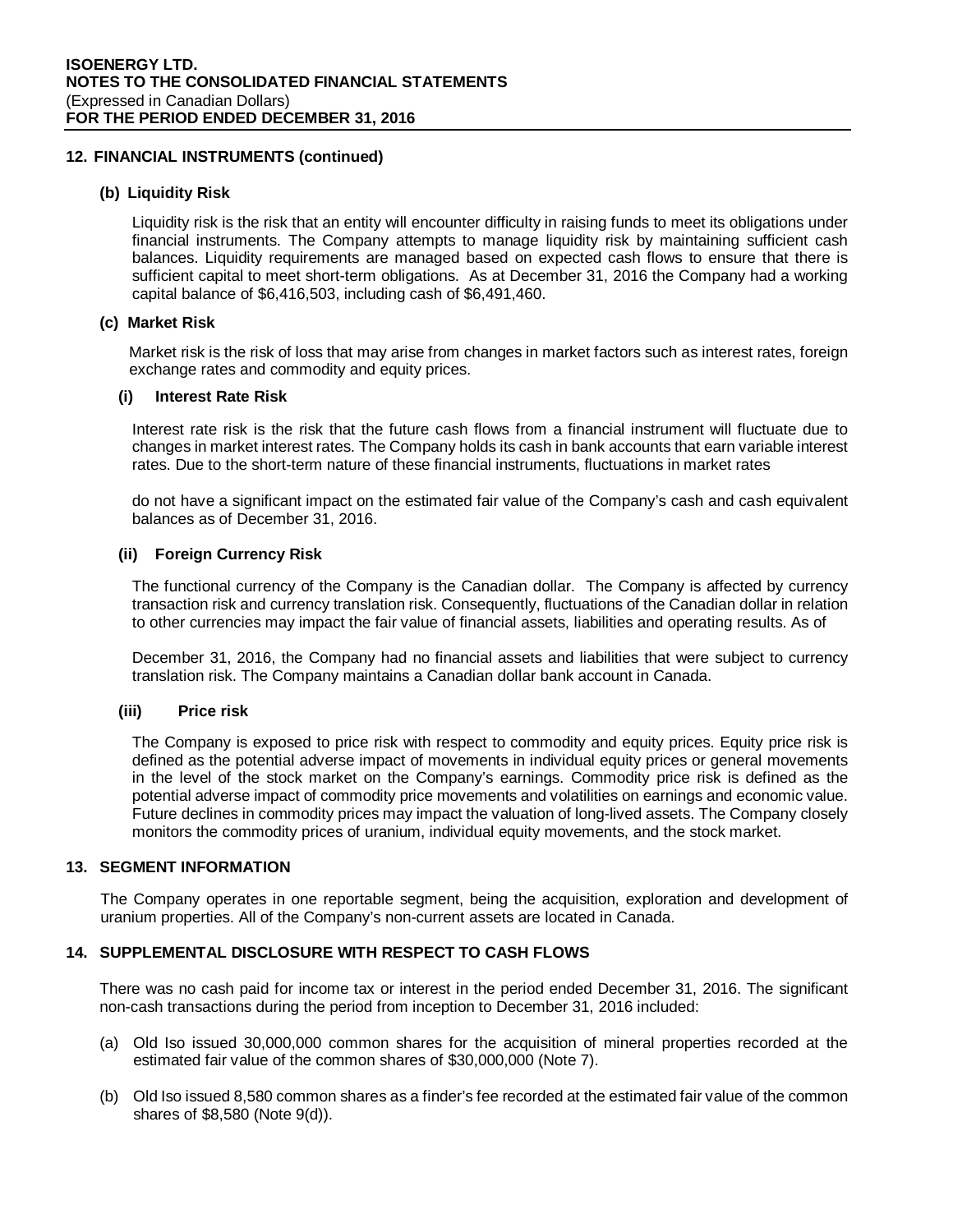# **14. SUPPLEMENTAL DISCLOSURE WITH RESPECT TO CASH FLOWS (continued)**

- (c) Share issuance costs incurred by Old Iso and Iso in the period are net of \$153,440 of non-cash deferred income taxes.
- (d) Iso issued 302,881 shares pursuant to the Airesurf Transaction valued at \$302,881 (Note 5).

# **15. INCOME TAXES**

A reconciliation of income taxes of statutory rates with the reported income taxes is as follows:

|                                                  | 2016              |
|--------------------------------------------------|-------------------|
| Loss from operations                             | \$<br>(2,255,276) |
| Statutory rate                                   | 27%               |
|                                                  |                   |
| Expected income tax recovery                     | \$<br>(608, 925)  |
| Permanent differences                            |                   |
| Share-based compensation                         | 224,077           |
| Release of flow-through share premium liability  | (57, 848)         |
| Airesurf acquisitions (before transaction costs) | 95,833            |
| Other                                            | 561               |
| Flow-through share renunciation                  | 636,330           |
| Total deferred income tax expense                | \$<br>290,028     |

The tax effects of temporary differences between amounts recorded in the Company's accounts and the corresponding amounts as calculated for income tax purposes gives rise to the following deferred tax assets and liabilities:

|                                                                | December 31, 2016 |            |  |
|----------------------------------------------------------------|-------------------|------------|--|
|                                                                |                   |            |  |
| Tax loss carry forwards                                        | \$                | 367,725    |  |
| Financing costs                                                |                   | 125.442    |  |
| Flow-through share effect on exploration and evaluation assets |                   | (636, 330) |  |
| Exploration and evaluation assets                              |                   | 230        |  |
| Property and equipment                                         |                   | 6,345      |  |
| Deferred tax liabilities                                       |                   | (136,588)  |  |
|                                                                |                   |            |  |

Movement in the Company's deferred tax balance in the year is as follows:

| December 31, 2016                                       | Opening<br>Balance | Recognized<br>in Income<br>Tax Expense |    | Recognized in<br>Shareholders<br>Equity |    | <b>Closing Balance</b> |
|---------------------------------------------------------|--------------------|----------------------------------------|----|-----------------------------------------|----|------------------------|
| Deferred tax assets:                                    |                    |                                        |    |                                         |    |                        |
| Tax loss carry forwards                                 | \$                 | \$367,725                              | \$ |                                         | \$ | 367,725                |
| Financing costs                                         |                    | (27, 998)                              |    | 153,440                                 |    | 125,442                |
| Deferred tax liabilities:<br>Exploration and evaluation |                    |                                        |    |                                         |    |                        |
| assets                                                  |                    | 230                                    |    |                                         |    | 230                    |
| Flow-through shares                                     |                    | (636, 330)                             |    |                                         |    | (636, 330)             |
| Equipment                                               |                    | 6,345                                  |    |                                         |    | 6,345                  |
|                                                         |                    | \$(290,028)                            | S  | 153,440                                 | S. | (136,588)              |